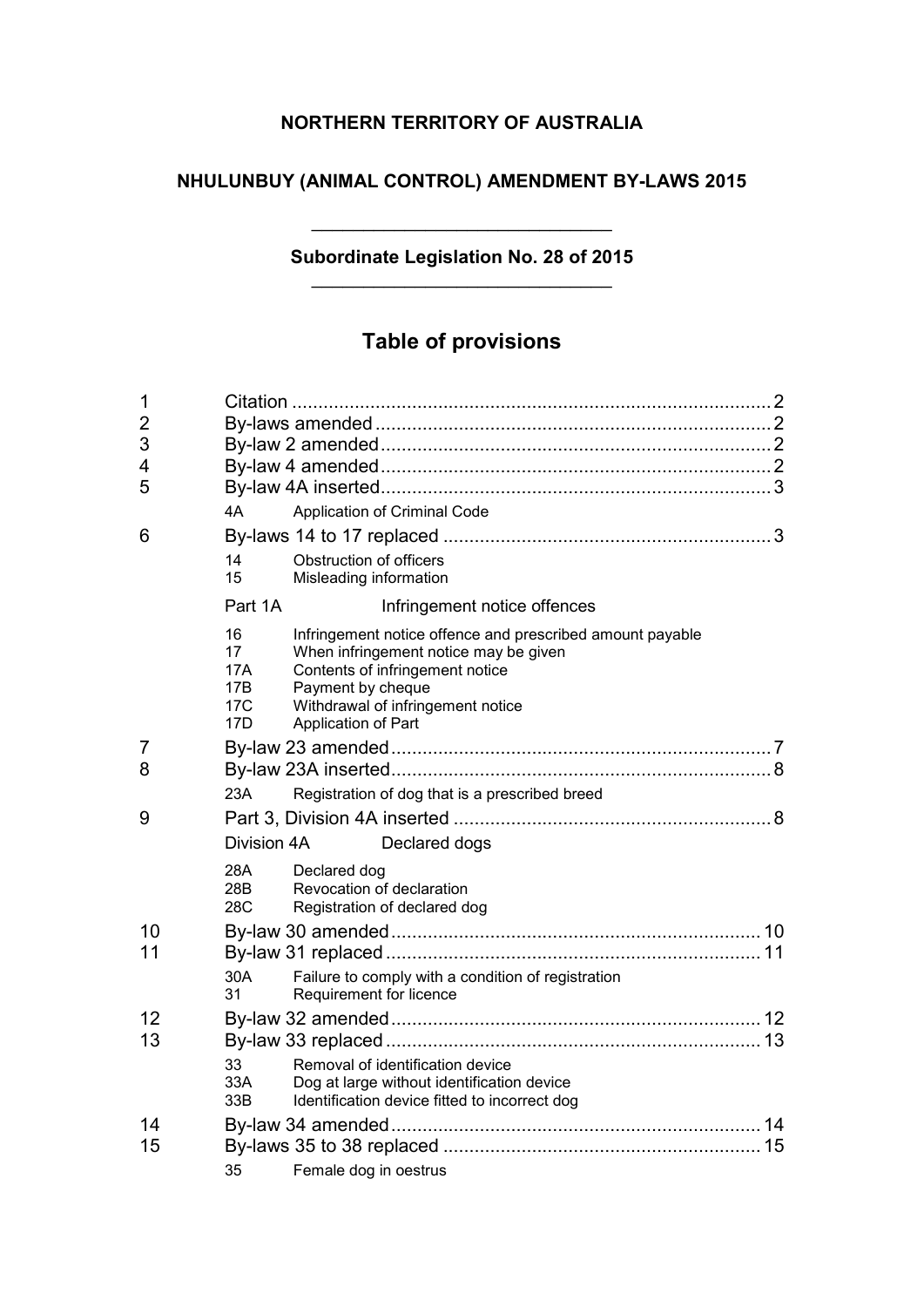|    | 36<br>Enticement<br>37<br>38        | Dogs attacking or menacing persons or animals<br>Dog chasing vehicle          |    |  |  |  |
|----|-------------------------------------|-------------------------------------------------------------------------------|----|--|--|--|
| 16 |                                     |                                                                               |    |  |  |  |
| 17 |                                     |                                                                               |    |  |  |  |
|    | 40<br>41                            | Abandoning dog<br>Removal of dog from custody                                 |    |  |  |  |
| 18 |                                     |                                                                               |    |  |  |  |
| 19 |                                     |                                                                               |    |  |  |  |
| 20 |                                     |                                                                               |    |  |  |  |
| 21 |                                     |                                                                               |    |  |  |  |
| 22 |                                     |                                                                               |    |  |  |  |
|    | Part 4                              | Transitional matters for Nhulunbuy (Animal<br>Control) Amendment By-laws 2015 |    |  |  |  |
|    | 51<br>Definition<br>52 <sub>2</sub> | CEO of Corporation                                                            |    |  |  |  |
| 23 |                                     | 21                                                                            |    |  |  |  |
|    | Schedule 3                          | Infringement notice offences and prescribed<br>amounts                        |    |  |  |  |
| 24 |                                     |                                                                               | 21 |  |  |  |
| 25 |                                     |                                                                               | 21 |  |  |  |
|    |                                     |                                                                               |    |  |  |  |

# **Schedule By-laws further amended**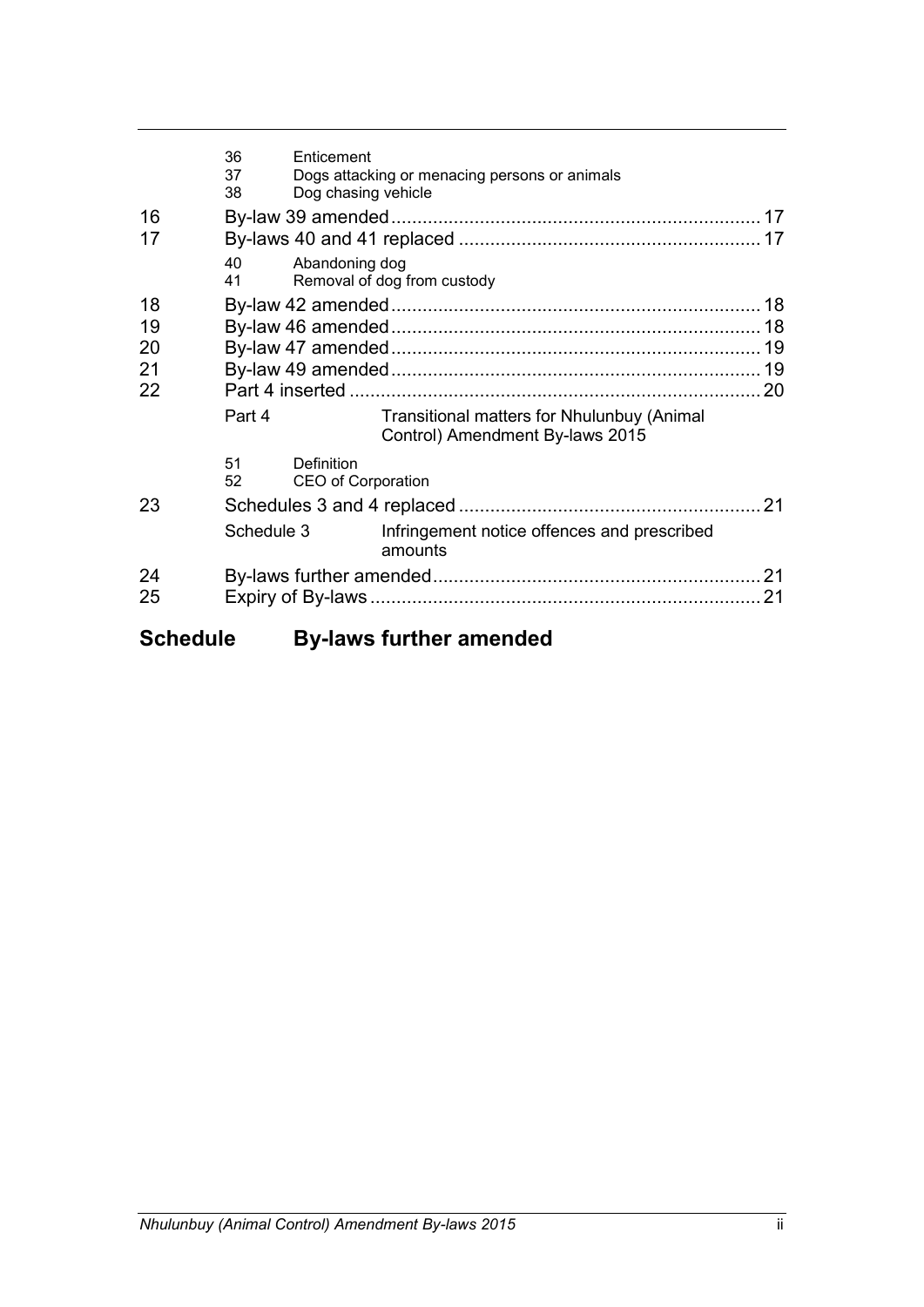# **NORTHERN TERRITORY OF AUSTRALIA** \_\_\_\_\_\_\_\_\_\_\_\_\_\_\_\_\_\_\_\_\_\_\_\_\_\_\_\_\_

**Subordinate Legislation No. 28 of 2015\*** \_\_\_\_\_\_\_\_\_\_\_\_\_\_\_\_\_\_\_\_\_\_\_\_\_\_\_\_\_

## *Nhulunbuy (Animal Control) Amendment By-laws 2015*

Nhulunbuy Corporation Limited (ACN 009 596 598), at a meeting held on 21 October 2015, made the following by-laws under the *Local Government Act* and, for section 63(2)(a) of the *Interpretation Act*, authorised Angela Louise MacMillan, the Chief Executive Officer, to sign them.

Dated 23 October 2015

A. L. MacMillan Chief Executive Officer

Executed by the Nhulunbuy Corporation Limited under section 122 of the *Corporations Act 2001* (Cth) following the passage of a special resolution authorising the making of these By-laws on 21 October 2015.

> C. Walters **Director**

V. Wykes Director/Secretary

**NB: A certificate of a legal practitioner is required under section 190(1)(c) of the** *Local Government Act***. Also, a special resolution of the council is required for making a by-law under section 190(2) of the** *Local Government Act***.**

<sup>\*</sup> Notified in the *Northern Territory Government Gazette* on 24 November 2015.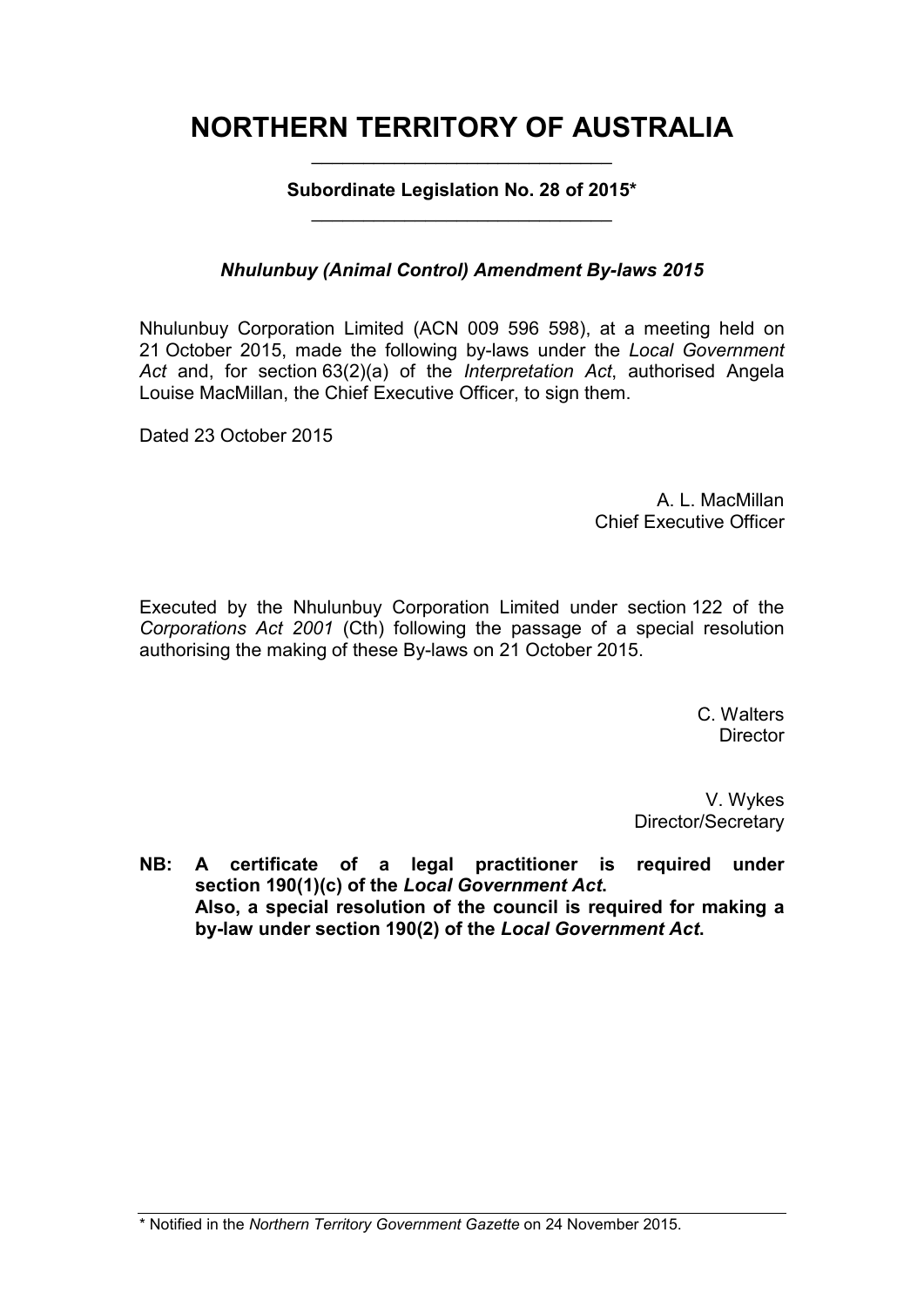#### **1 Citation**

These By-laws may be cited as the *Nhulunbuy (Animal Control) Amendment By-laws 2015*.

#### **2 By-laws amended**

These By-laws amend the *Nhulunbuy (Animal Control) By-laws*.

#### **3 By-law 2 amended**

By-law 2(1), at the end

*insert*

*Note for clause (1)*

*These By-laws were made under the Local Government Act (Act No. 83 of 1993) and continued in force by section 270(1)(b) of the Local Government Act (Act No. 12 of 2008).*

#### **4 By-law 4 amended**

(1) By-law 4(1), definition *Town Administrator*

*omit*

(2) By-law 4(1)

*insert (in alphabetical order)*

*authorised person* means an authorised person within the meaning of the *Local Government Act*.

*CEO* means the person who is responsible for exercising the powers and performing the functions under and in relation to these By-laws that, if the Corporation was a shire council and the corporation area was a local government area, the CEO of the shire council would be exercising or performing.

*declared dog* means a dog declared under by-law 28A.

*infringement notice*, see by-law 16.

*infringement notice offence*, see by-law 16(1).

*officer* means the following:

- (a) an authorised person;
- (b) an officer or employee of the Corporation.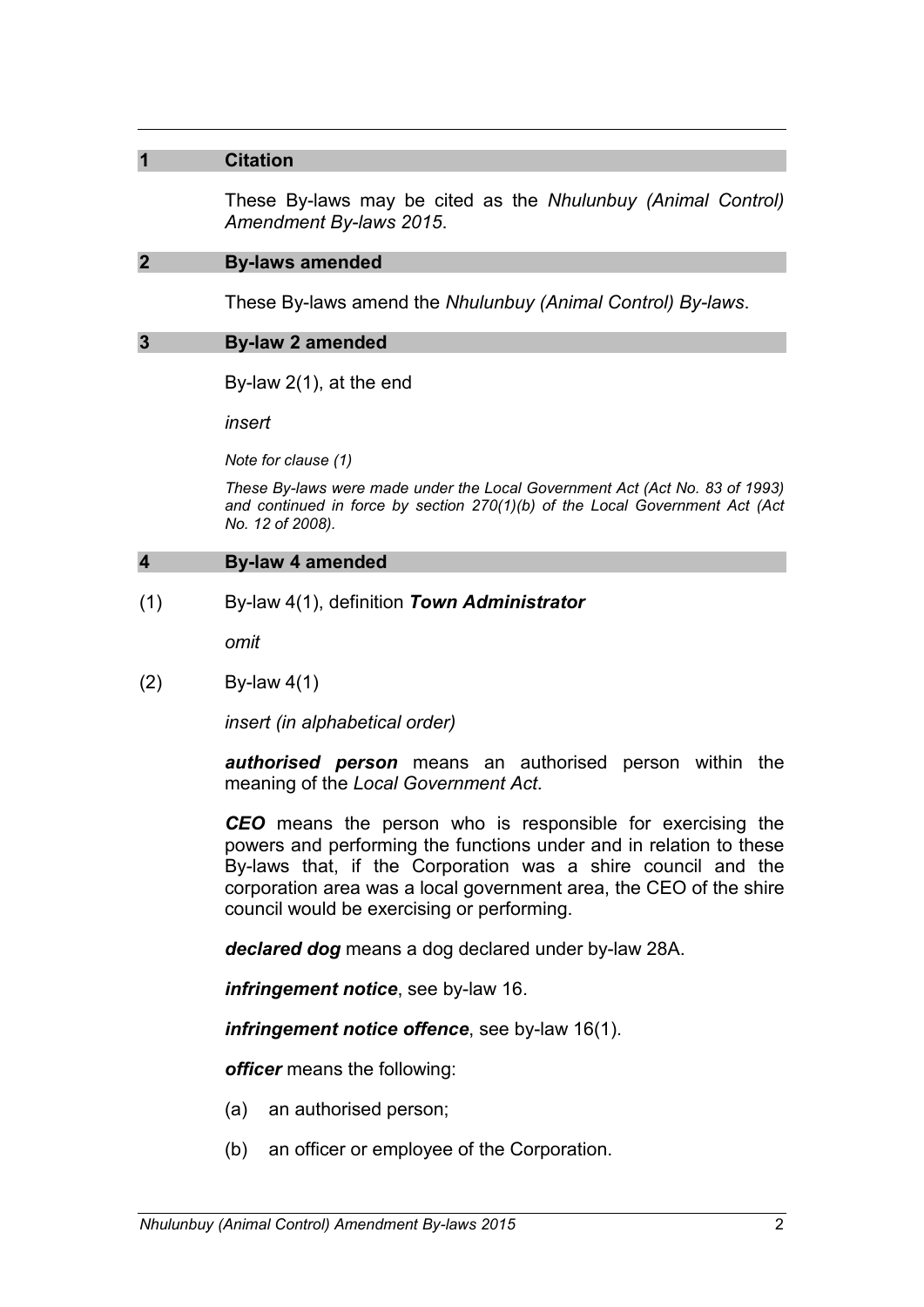*prescribed amount*, see by-law 16(2).

*prescribed breed*, of a dog, means a breed of dog specified in Schedule 1 to the *Customs (Prohibited Imports) Regulations 1956* (Cth).

*registered*, in relation to a dog, means registered under these By-laws.

#### **5 By-law 4A inserted**

After by-law 4

*insert*

#### **4A Application of Criminal Code**

Part IIAA of the Criminal Code applies to an offence against these By-laws.

*Note for by-law 4A*

Part IIAA of the Criminal Code states the general principles of criminal *responsibility, establishes general defences, and deals with burden of proof. It also defines, or elaborates on, certain concepts commonly used in the creation of offences.*

#### **6 By-laws 14 to 17 replaced**

By-laws 14 to 17

*repeal, insert*

#### **14 Obstruction of officers**

- (1) A person commits an offence if:
	- (a) the person obstructs another person; and
	- (b) the other person is one of the following:
		- (i) an officer;
		- (ii) an employee of a contractor or subcontractor of the Corporation; and
	- (c) the other person is acting in an official capacity.

Maximum penalty: 20 penalty units

(2) An offence against clause (1) is an offence of strict liability.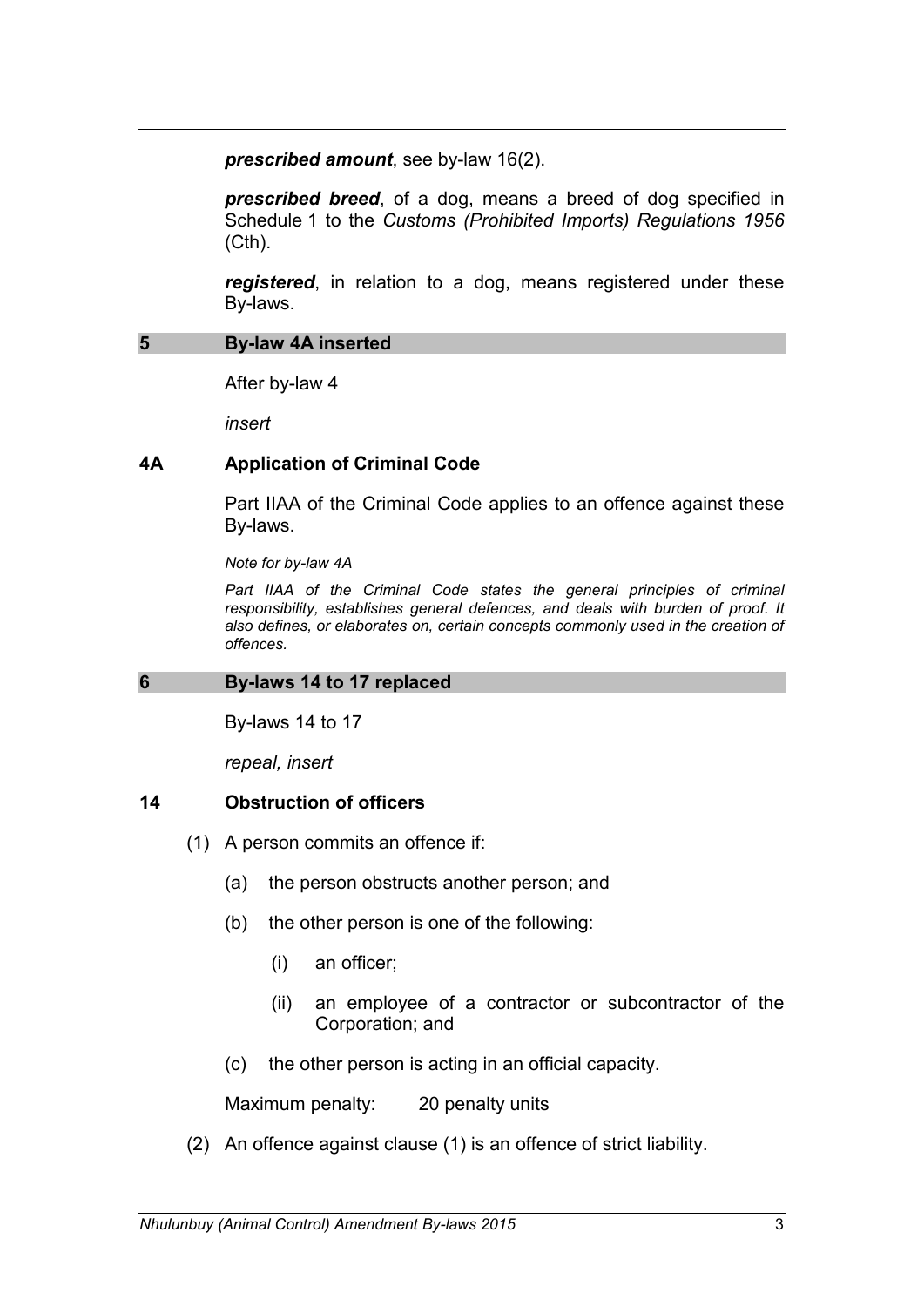(3) In this by-law:

*acting in an official capacity*, in relation to a person mentioned in clause (1)(b), means the person is exercising powers or performing functions under, or otherwise related to the administration of, these By-laws.

*obstruct* includes hinder and resist.

#### **15 Misleading information**

- (1) A person commits an offence if:
	- (a) the person intentionally gives information to another person; and
	- (b) the other person is an officer; and
	- (c) the person knows the information is misleading; and
	- (d) the person knows the officer is acting in an official capacity.

Maximum penalty: 20 penalty units.

- (2) A person commits an offence if:
	- (a) the person intentionally gives a document to another person; and
	- (b) the other person is an officer; and
	- (c) the person knows the document contains misleading information; and
	- (d) the person knows the officer is acting in an official capacity.

- (3) Strict liability applies to clauses  $(1)(b)$  and  $(2)(b)$ .
- (4) Clause (2) does not apply if the person, when giving the document:
	- (a) draws the misleading aspect of the document to the officer's attention; and
	- (b) to the extent to which the person can reasonably do so  $-$  gives the officer the information necessary to remedy the misleading aspect of the document.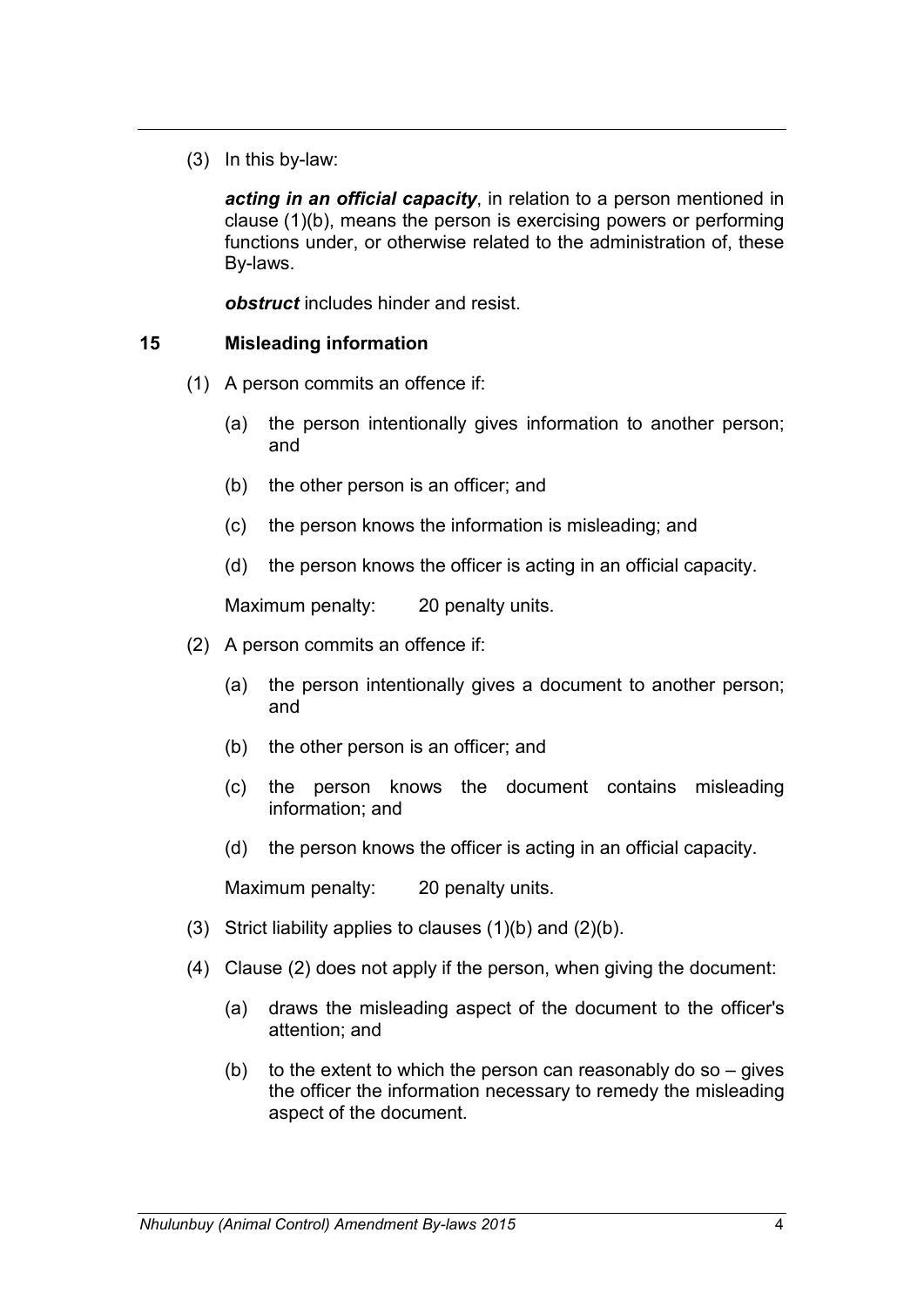(5) In this by-law:

*acting in an official capacity*, in relation to an officer, means the officer is exercising powers or performing functions under, or otherwise related to the administration of, these By-laws.

*misleading information* means information that is misleading in a material particular or because of the omission of a material particular.

## **Part 1A Infringement notice offences**

## **16 Infringement notice offence and prescribed amount payable**

- (1) An infringement notice offence is an offence against a provision specified in Schedule 3.
- (2) The prescribed amount for an infringement notice offence is the amount equal to the monetary value of the number of penalty units specified for the offence in Schedule 3.

#### **17 When infringement notice may be given**

If an authorised person reasonably believes a person has committed an infringement notice offence, the person may give a notice (an infringement notice) to the person.

## **17A Contents of infringement notice**

- (1) The infringement notice must specify the following:
	- (a) the name and address of the person, if known;
	- (b) the date the infringement notice is given to the person;
	- (c) the date, time and place of the infringement notice offence;
	- (d) a description of the offence;
	- (e) the prescribed amount payable for the offence;
	- (f) the enforcement agency, as defined in the *Fines and Penalties (Recovery) Act*, to which the prescribed amount is payable.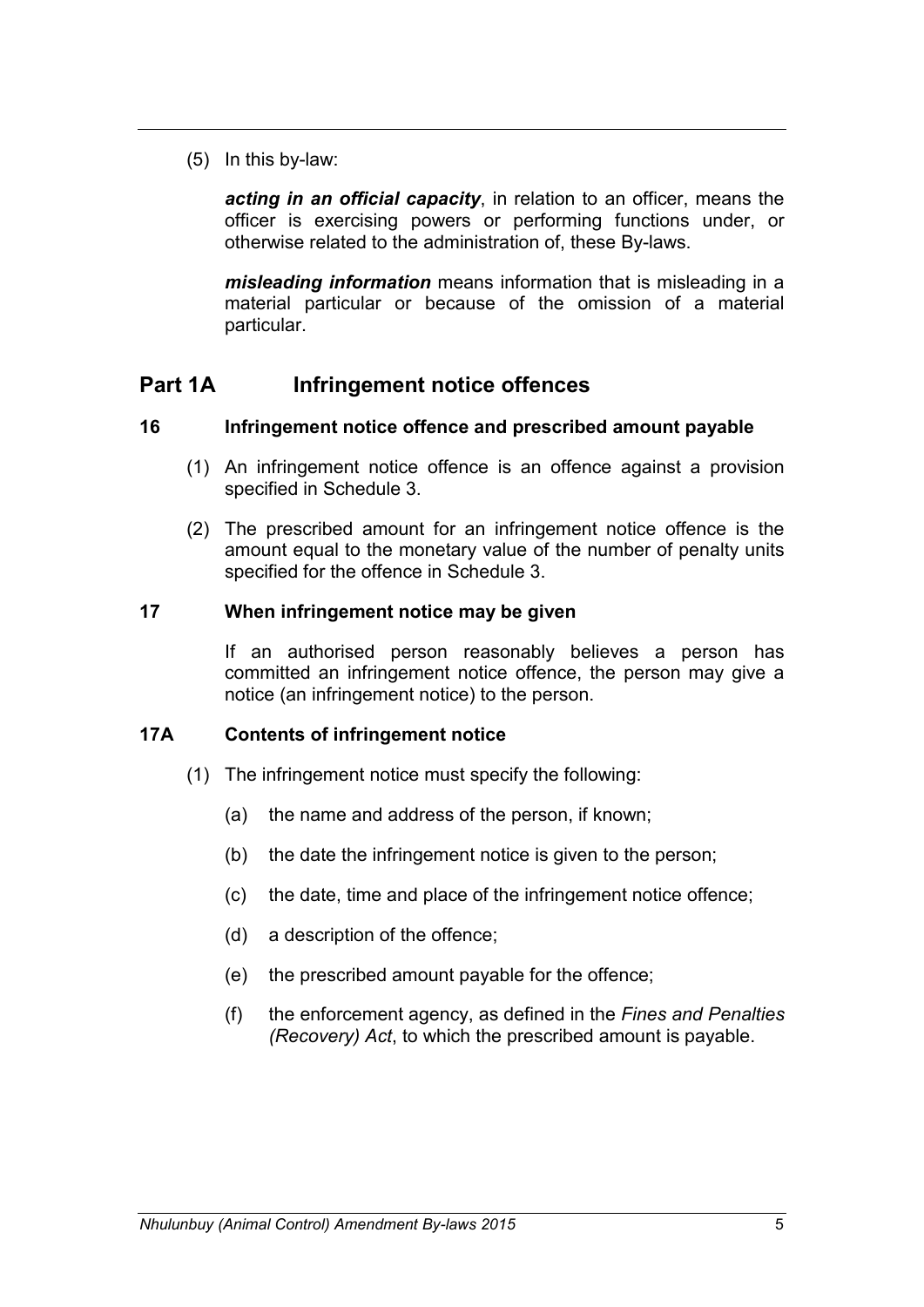- (2) The infringement notice must include a statement to the effect of the following:
	- (a) the person may expiate the infringement notice offence and avoid any further action in relation to the offence by paying the prescribed amount to the specified enforcement agency within 28 days after the notice is given;
	- (b) the person may elect under section 21 of the *Fines and Penalties (Recovery) Act* to have the matter dealt with by a court instead of under that Act by completing a statement of election and giving it to the specified enforcement agency;
	- (c) if the person does nothing in response to the notice, enforcement action may be taken under the *Fines and Penalties (Recovery) Act*, including (but not limited to) action for the following:
		- (i) suspending the person's licence to drive;
		- (ii) seizing personal property of the person;
		- (iii) deducting an amount from the person's wages or salary;
		- (iv) registering a statutory charge on land owned by the person;
		- (v) making a community work order for the person and imprisonment of the person if the person breaches the order.
- (3) Also, the infringement notice must include an appropriate form for making the statement of election mentioned in clause (2)(b).

#### **17B Payment by cheque**

If the person tenders a cheque in payment of the prescribed amount, the amount is not taken to have been paid unless the cheque is cleared on first presentation.

#### **17C Withdrawal of infringement notice**

- (1) The Corporation may withdraw the infringement notice by written notice given to the person.
- (2) The notice must be given:
	- (a) within 28 days after the infringement notice is given to the person; and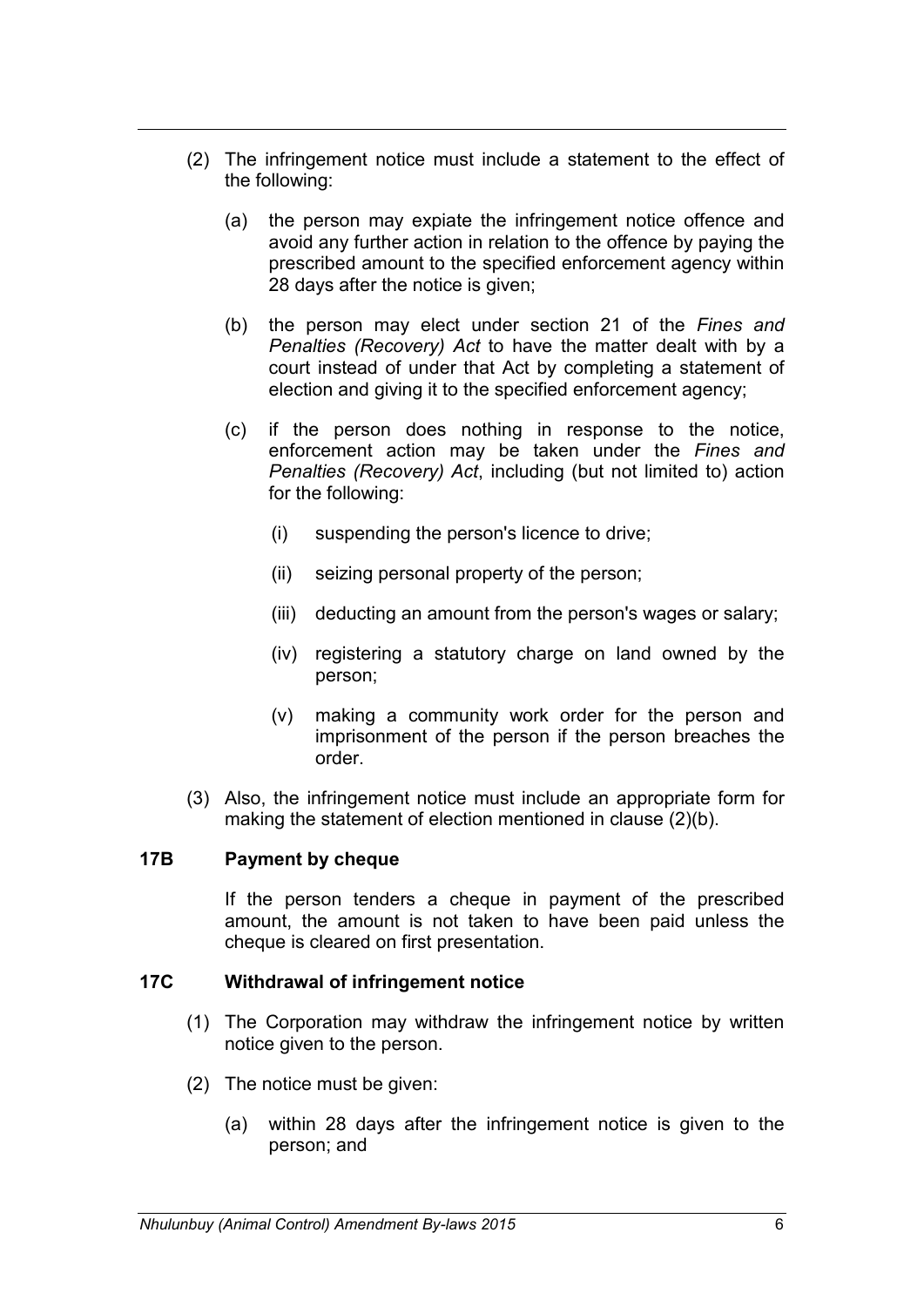(b) before payment of the prescribed amount.

## **17D Application of Part**

- (1) This Part does not prejudice or affect the start or continuation of proceedings for an infringement notice offence for which an infringement notice has been given unless the offence is expiated.
- (2) Also, this Part does not:
	- (a) require an infringement notice to be given; or
	- (b) affect the liability of a person to be prosecuted in a court for an offence for which an infringement notice has not been given; or
	- (c) prevent more than one infringement notice for the same offence being given to a person.
- (3) If more than one infringement notice for the same offence has been given to a person, the person may expiate the offence by paying the prescribed amount in accordance with any of the notices.

#### **7 By-law 23 amended**

 $(1)$  After by-law 23 $(2)(a)$ 

*insert*

- (aa) the dog is a declared dog and within the period of 12 months before the date of the application the owner of the dog has contravened by-law 28C(1) more than once; or
- $(2)$  By-law 23 $(2)(a)$  to  $(c)$ , at the end

*insert*

or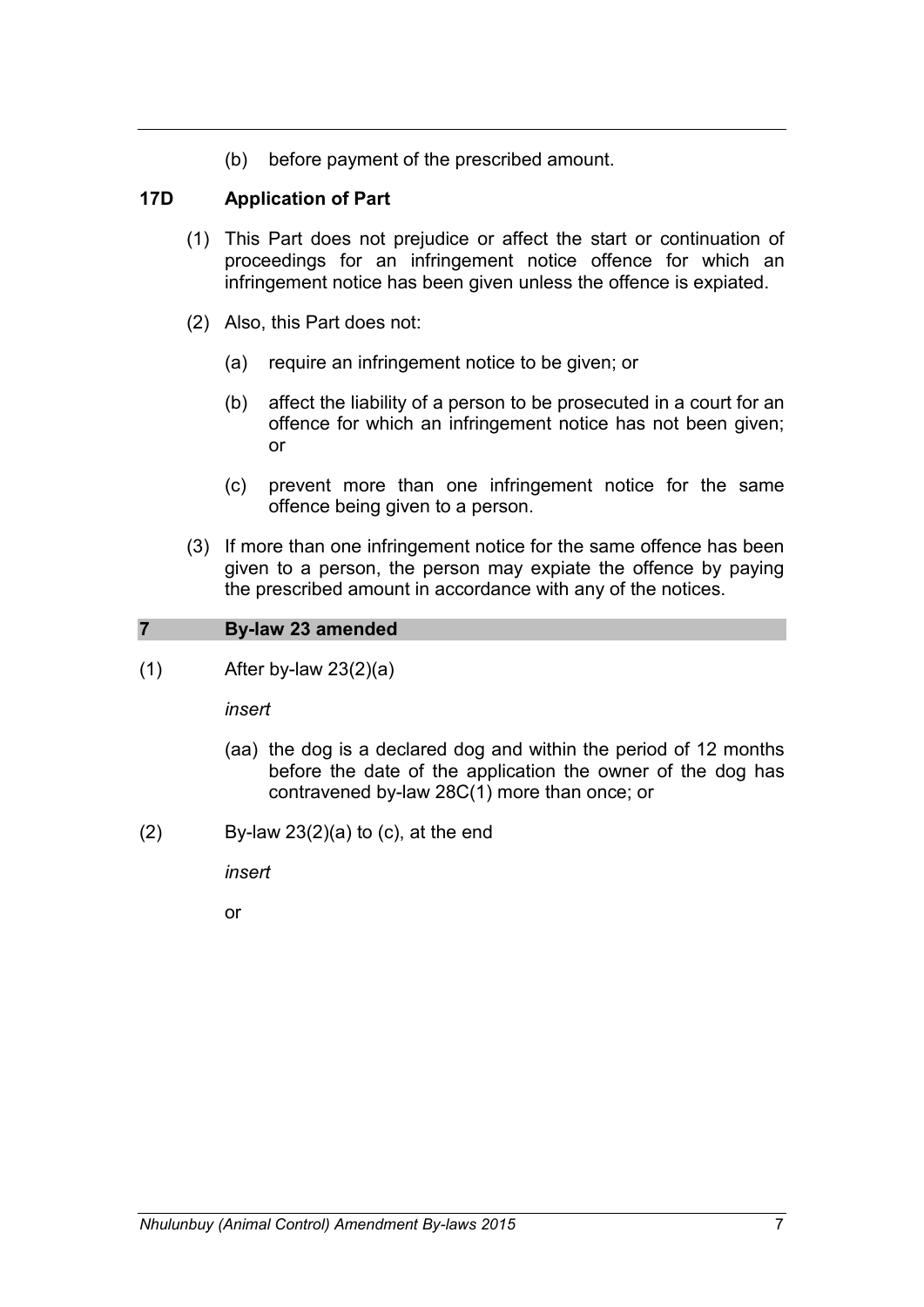## **8 By-law 23A inserted**

After by-law 23

*insert*

## **23A Registration of dog that is a prescribed breed**

It is a condition of registration of a dog of a prescribed breed, that the owner of the dog must, at all times when the dog is outside the premises where it is usually kept:

- (a) ensure the dog is controlled by a suitable leash; and
- (b) keep the dog muzzled.

#### **9 Part 3, Division 4A inserted**

After by-law 28

*insert*

## **Division 4A Declared dogs**

## **28A Declared dog**

- (1) An authorised person may declare a dog to be a declared dog if:
	- (a) the dog attacks a person or animal; or
	- (b) the dog menaces a person or animal; or
	- (c) the authorised person believes on reasonable grounds that the dog is destructive, dangerous, savage or a threat to the safety of the community.
- (2) If an authorised person declares a dog to be a declared dog, the Corporation must serve a notice of the declaration on the owner of the dog.

#### **28B Revocation of declaration**

- (1) The owner of a declared dog may apply to the Corporation for the revocation of the declaration of a declared dog.
- (2) The Corporation may:
	- (a) revoke the declaration; or
	- (b) refuse the application to revoke the declaration.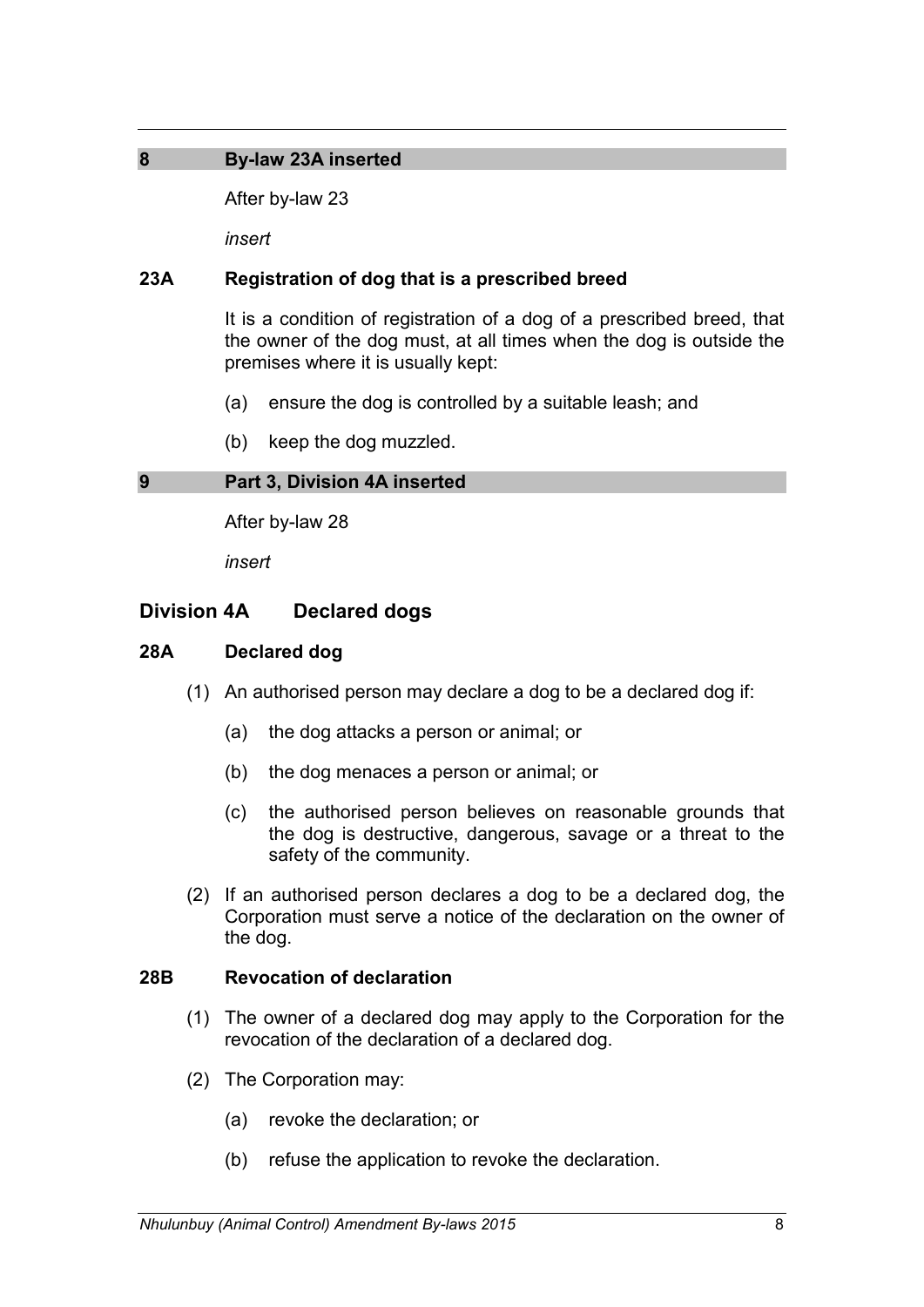- (3) The Corporation must give written notice of a decision under clause (2) to the owner of the dog.
- (4) A revocation under clause (2)(a) takes effect from the date the Corporation notifies the owner of the revocation.
- (5) If the Corporation refuses an application made under clause (1), the registrar is not required to consider an application made under clause (1) in relation to the same dog within six months of the refusal.

#### **28C Registration of declared dog**

- (1) As a condition of registration of a declared dog, the owner of the dog must:
	- (a) ensure the dog is under the effective control of a person who is at least 18 years of age at all times when the dog is outside the premises where the dog is usually kept; and
	- (b) ensure the dog is controlled by a suitable leash at all times when:
		- (i) the dog is outside the premises where the dog is usually kept; or
		- (ii) the dog is kept on premises that are not fenced in a manner determined by the Corporation; and
	- (c) keep the dog muzzled at all times when the dog is outside the premises where it is usually kept; and
	- (d) inform a prospective purchaser or owner of the dog that it is a declared dog; and
	- (e) if ownership of the dog is transferred notify the Corporation of the name and address of the new owner within 24 hours after the transfer; and
	- (f) if the owner intends to keep the dog at a different location to the premises where the dog is usually kept for a period exceeding 14 days – notify the Corporation of the new address within 24 hours after the dog is relocated; and
	- (g) if the dog attacks, or is alleged to have attacked, a person or animal – notify the Corporation of the attack, or alleged attack, within 24 hours after the earlier of:
		- (i) the attack, or alleged attack; or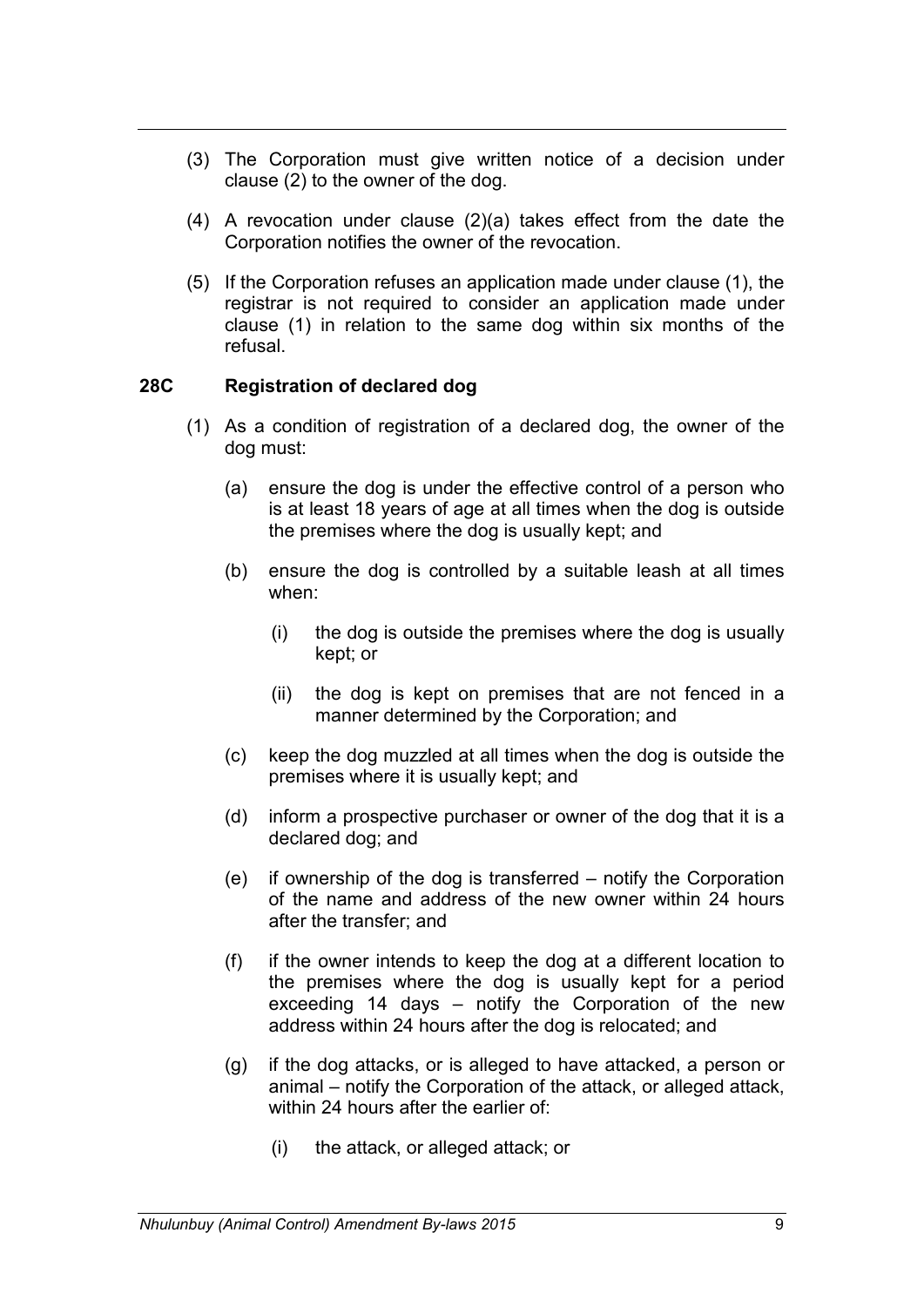- (ii) the time the owner is made aware of the attack, or alleged attack; and
- (h) if the dog is missing notify the Corporation within 24 hours after the owner becomes aware the dog is missing; and
- (i) if the dog has died notify the Corporation within 14 days after its death; and
- (j) comply with any other condition imposed by the Corporation.
- (2) If the owner of a declared dog contravenes clause (1) more than once in a 12 month period, the Corporation may, by notice served on the owner of the dog, require the owner to show cause why the Corporation should not cancel the registration of the dog.
- (3) The Corporation may, not less than 14 days after the day a notice under clause (2) is served, by notice in writing served on the owner, do one or both of the following:
	- (a) cancel the registration of the dog;
	- (b) impose additional conditions on the registration of the dog.

## **10 By-law 30 amended**

(1) By-law 30(1) and (2)

*omit, insert*

- (1) A person commits an offence if:
	- (a) the person keeps a dog within the corporation area; and
	- (b) the dog is not registered.

Maximum penalty: 20 penalty units

- (2) An offence against clause (1) is an offence of strict liability.
- (2A) The court may, in addition to any penalty imposed for the offence, impose a penalty not exceeding 1 penalty unit for each day during which the offence continues after the day the offence is committed.
- (2) By-law 30(3)

*omit*

person charged with the offence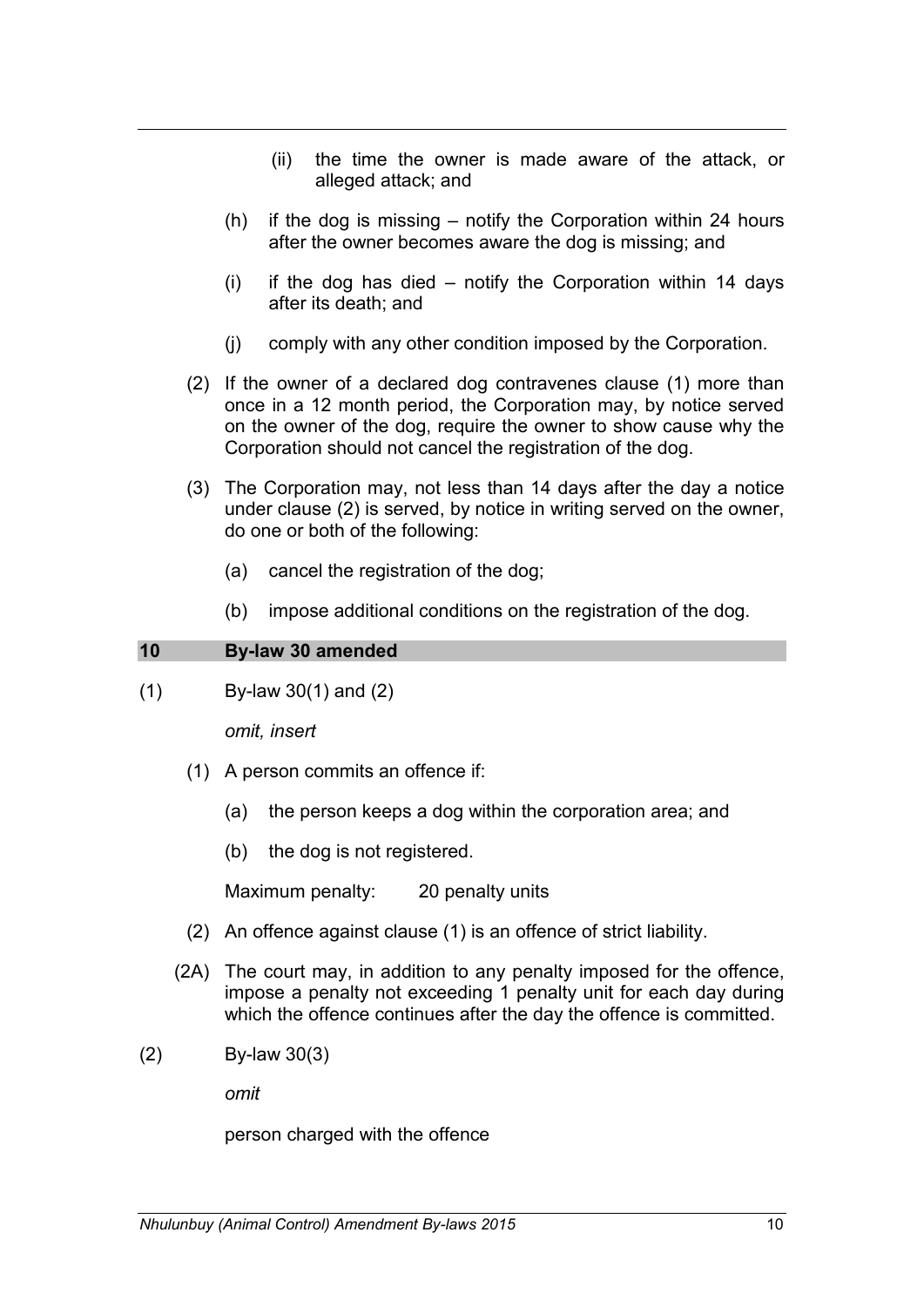*insert*

defendant

#### **11 By-law 31 replaced**

By-law 31

*repeal, insert*

## **30A Failure to comply with a condition of registration**

- (1) A registered owner of a dog commits an offence if:
	- (a) the dog has been registered subject to conditions; and
	- (b) a condition of the registration is contravened.

Maximum penalty: 20 penalty units.

- (2) An offence against clause (1) is an offence of strict liability.
- (3) The court may, in addition to any penalty imposed for the offence, impose a penalty not exceeding 1 penalty unit for each day during which the offence continues after the day the offence is committed.
- (4) It is a defence to a prosecution for an offence against clause (1) if the defendant has a reasonable excuse.

#### **31 Requirement for licence**

- (1) The Corporation may determine a maximum number of dogs, or dogs of a class of dog, that may be kept on premises without a licence.
- (2) An occupier of premises commits an offence if the occupier keeps dogs on the premises in contravention of clause (1).

- (3) An offence against clause (2) is an offence of strict liability.
- (4) The court may, in addition to any penalty imposed for the offence, impose a penalty not exceeding 1 penalty unit for each day during which the offence continues after the day the offence is committed.
- (5) It is a defence to a prosecution for an offence against clause (2) if:
	- (a) the defendant has a reasonable excuse; or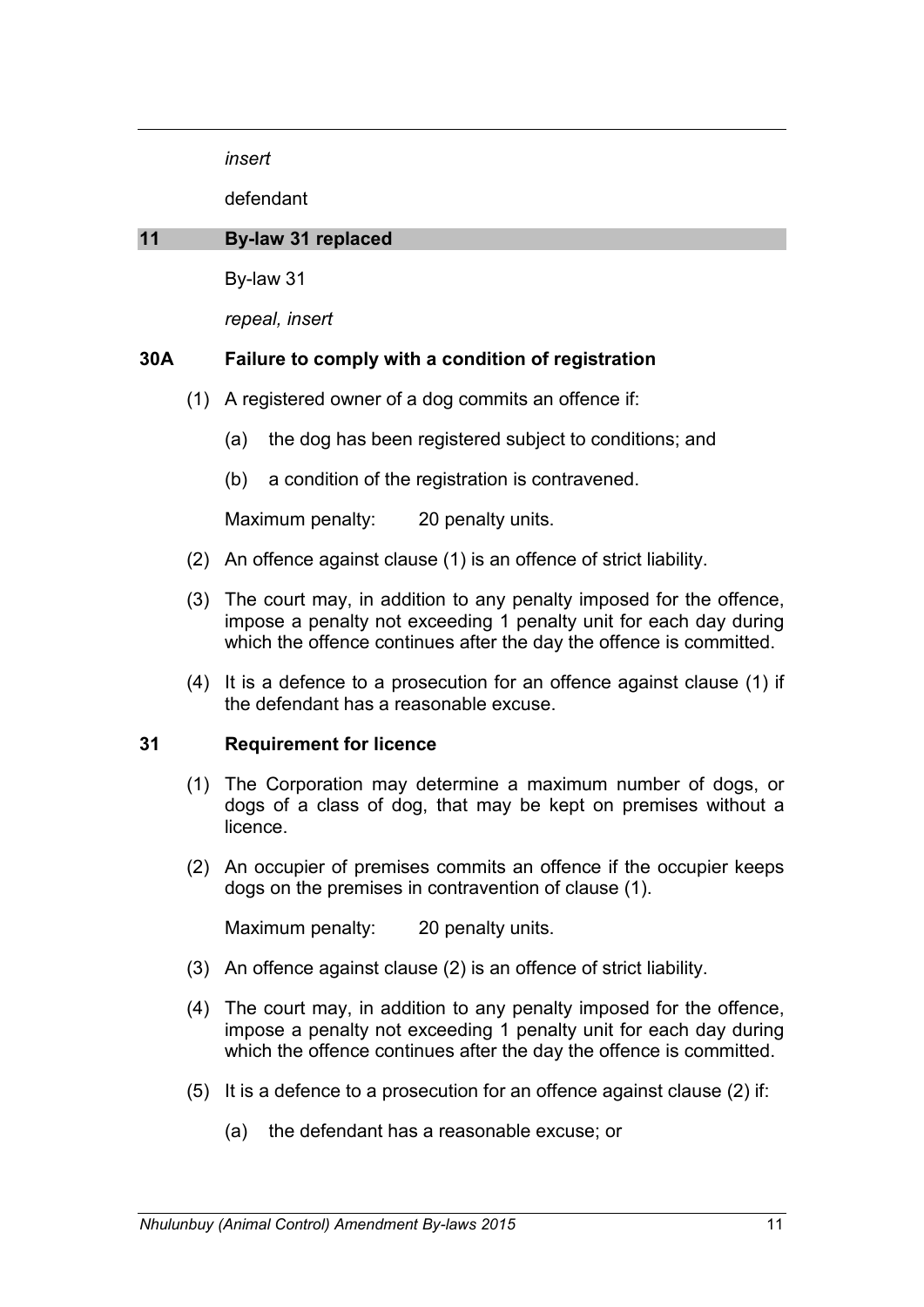|     |      | the defendant proves that the dogs or the dogs of the class of<br>(b)<br>dog had not been usually kept on the premises: |                                                                                                                                                                                                                |                                                                                                                            |  |
|-----|------|-------------------------------------------------------------------------------------------------------------------------|----------------------------------------------------------------------------------------------------------------------------------------------------------------------------------------------------------------|----------------------------------------------------------------------------------------------------------------------------|--|
|     |      |                                                                                                                         | (i)                                                                                                                                                                                                            | for a period of 3 months or more immediately before the<br>date of the alleged offence; or                                 |  |
|     |      |                                                                                                                         | (ii)                                                                                                                                                                                                           | for periods totalling 3 months or more during the 6 month<br>period immediately before the date of the alleged<br>offence. |  |
| 12  |      |                                                                                                                         |                                                                                                                                                                                                                | <b>By-law 32 amended</b>                                                                                                   |  |
| (1) |      | By-law $32(1)$ , at the end                                                                                             |                                                                                                                                                                                                                |                                                                                                                            |  |
|     |      | insert                                                                                                                  |                                                                                                                                                                                                                |                                                                                                                            |  |
|     |      |                                                                                                                         |                                                                                                                                                                                                                | Maximum penalty: 20 penalty units.                                                                                         |  |
| (2) |      | By-law $32(2)$ , at the end                                                                                             |                                                                                                                                                                                                                |                                                                                                                            |  |
|     |      | insert                                                                                                                  |                                                                                                                                                                                                                |                                                                                                                            |  |
|     |      | 20 penalty units.<br>Maximum penalty:                                                                                   |                                                                                                                                                                                                                |                                                                                                                            |  |
| (3) |      | By-law 32(3)                                                                                                            |                                                                                                                                                                                                                |                                                                                                                            |  |
|     |      | omit                                                                                                                    |                                                                                                                                                                                                                |                                                                                                                            |  |
|     |      | a regulatory offence                                                                                                    |                                                                                                                                                                                                                |                                                                                                                            |  |
|     |      | insert                                                                                                                  |                                                                                                                                                                                                                |                                                                                                                            |  |
|     |      |                                                                                                                         | an offence of strict liability                                                                                                                                                                                 |                                                                                                                            |  |
| (4) |      | After by-law 32(3)                                                                                                      |                                                                                                                                                                                                                |                                                                                                                            |  |
|     |      | insert                                                                                                                  |                                                                                                                                                                                                                |                                                                                                                            |  |
|     | (3A) |                                                                                                                         | The court may, in addition to any penalty imposed for the offence,<br>impose a penalty not exceeding 1 penalty unit for each day during<br>which the offence continues after the day the offence is committed. |                                                                                                                            |  |
| (5) |      | By-law 32(4)                                                                                                            |                                                                                                                                                                                                                |                                                                                                                            |  |
|     |      | omit                                                                                                                    |                                                                                                                                                                                                                |                                                                                                                            |  |
|     |      | all words from "this" to "the offence"                                                                                  |                                                                                                                                                                                                                |                                                                                                                            |  |
|     |      | insert                                                                                                                  |                                                                                                                                                                                                                |                                                                                                                            |  |
|     |      |                                                                                                                         |                                                                                                                                                                                                                | clause $(1)$ or $(2)$ if the defendant                                                                                     |  |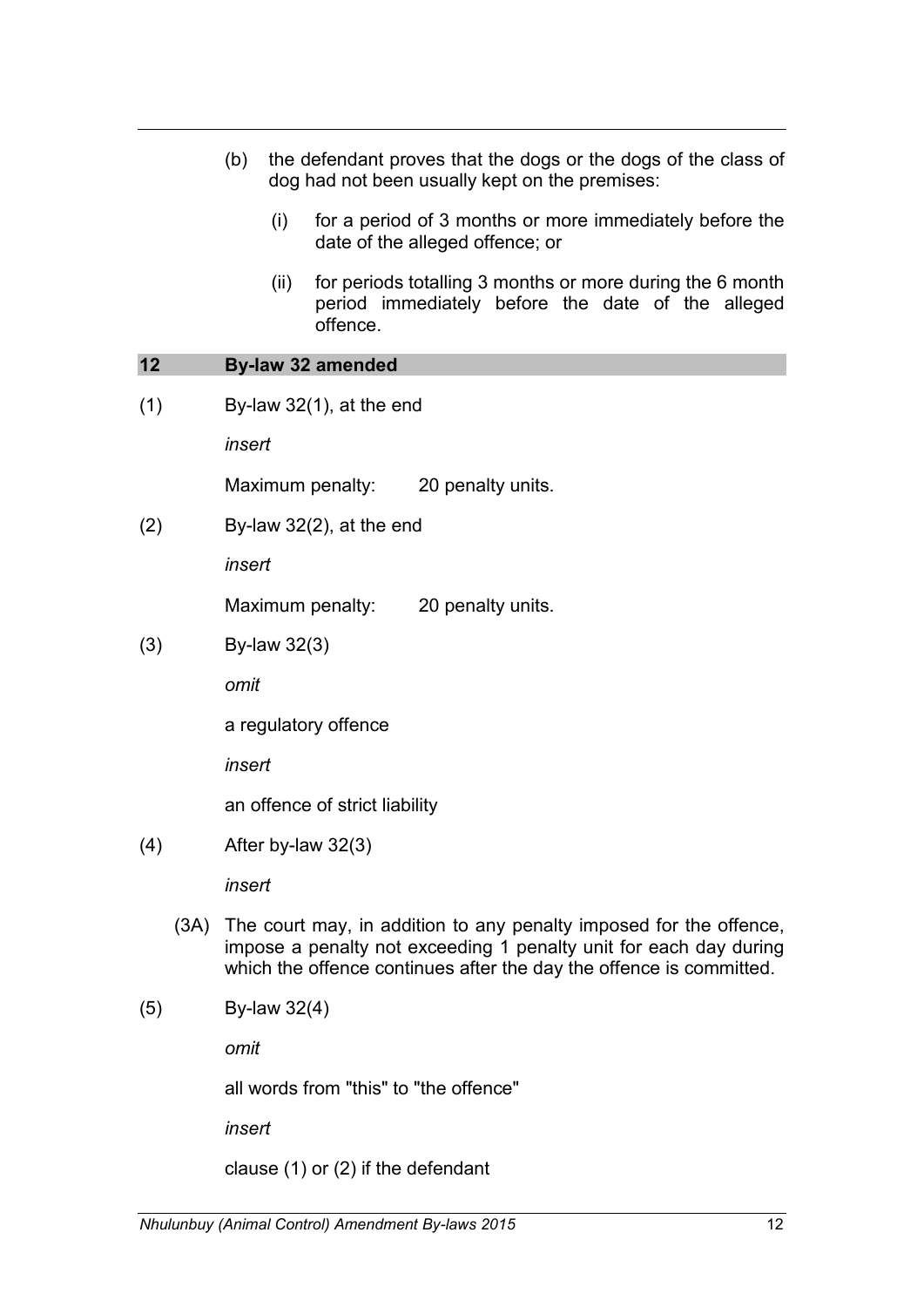$(6)$  By-law 32 $(4)(a)$ , at the end

*insert*

and

## **13 By-law 33 replaced**

By-law 33

*repeal, insert*

## **33 Removal of identification device**

(1) A person, other than the owner of a dog, who without reasonable cause removes an identification device from a registered dog commits an offence.

Maximum penalty: 20 penalty units.

- (2) An offence against clause (1) is an offence of strict liability.
- (3) It is a defence to a prosecution for an offence against clause (1) if the defendant has a reasonable excuse.

## **33A Dog at large without identification device**

(1) The owner of a registered dog who permits the dog to be at large without an identification device commits an offence.

Maximum penalty: 20 penalty units.

- (2) An offence against clause (1) is an offence of strict liability.
- (3) It is a defence to a prosecution for an offence against clause (1) if the defendant proves that the identification device was removed:
	- (a) without the owner's permission and the owner had not had sufficient opportunity to replace the identification device; or
	- (b) for a reasonable cause and the cause was still existent at the date of the alleged offence.

## **33B Identification device fitted to incorrect dog**

- (1) A person must not fit an identification device on a dog that is not the dog for which the device was issued.
- (2) A person commits an offence if the person contravenes clause (1).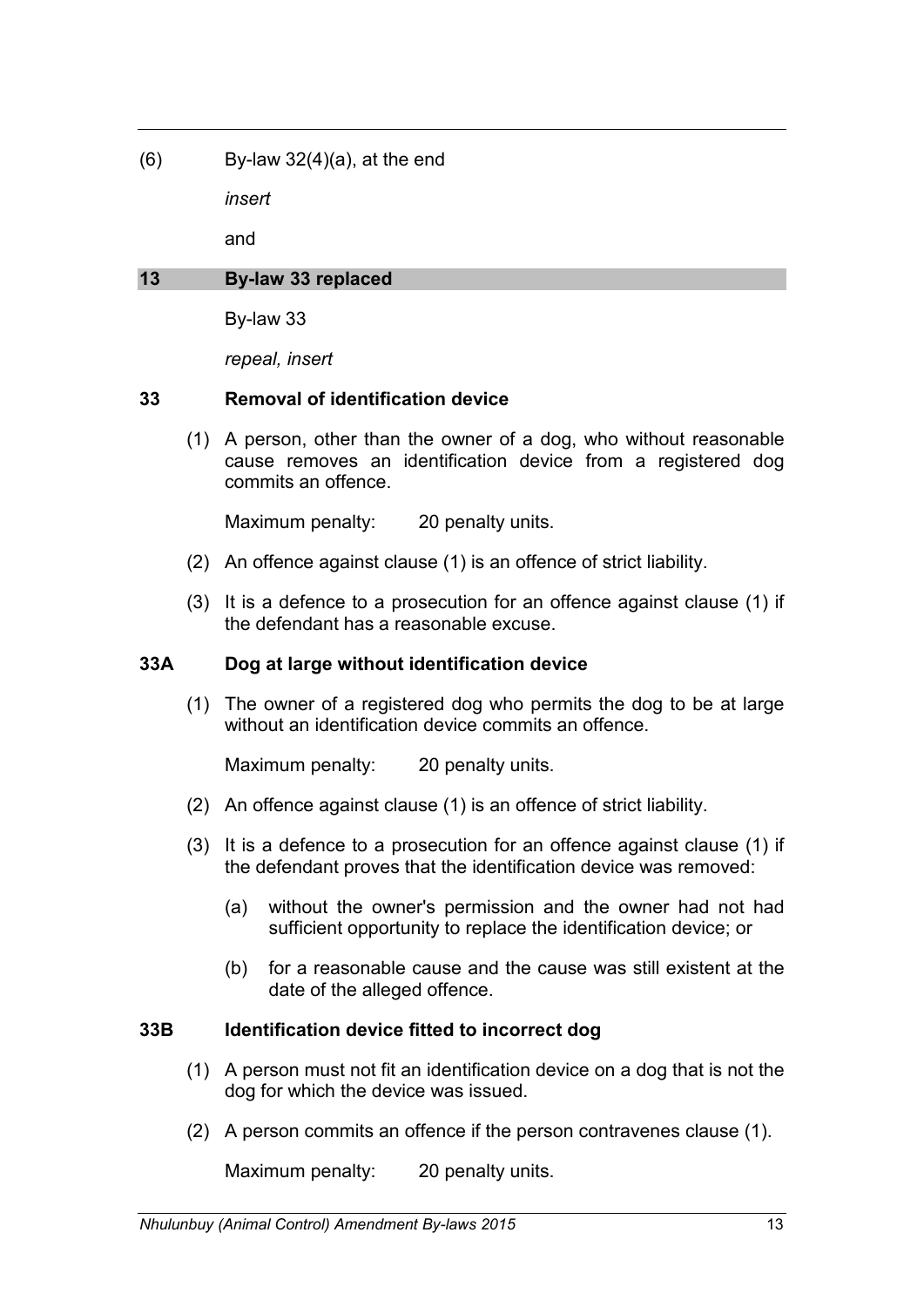|     | (3) An offence against clause (2) is an offence of strict liability.                                                |  |  |  |
|-----|---------------------------------------------------------------------------------------------------------------------|--|--|--|
|     | (4) It is a defence to a prosecution for an offence against clause (2) if<br>the defendant has a reasonable excuse. |  |  |  |
| 14  | By-law 34 amended                                                                                                   |  |  |  |
| (1) | By-law 34(1)                                                                                                        |  |  |  |
|     | omit                                                                                                                |  |  |  |
|     | The                                                                                                                 |  |  |  |
|     | insert                                                                                                              |  |  |  |
|     | An                                                                                                                  |  |  |  |
| (2) | By-law $34(1)$ , at the end                                                                                         |  |  |  |
|     | insert                                                                                                              |  |  |  |
|     | Maximum penalty:<br>20 penalty units.                                                                               |  |  |  |
| (3) | By-law 34(2)                                                                                                        |  |  |  |
|     | omit                                                                                                                |  |  |  |
|     | a regulatory offence                                                                                                |  |  |  |
|     | insert                                                                                                              |  |  |  |
|     | an offence of strict liability                                                                                      |  |  |  |
| (4) | By-law 34(3)                                                                                                        |  |  |  |
|     | omit                                                                                                                |  |  |  |
|     | person charged with the offence                                                                                     |  |  |  |
|     | insert                                                                                                              |  |  |  |
|     | defendant                                                                                                           |  |  |  |
|     |                                                                                                                     |  |  |  |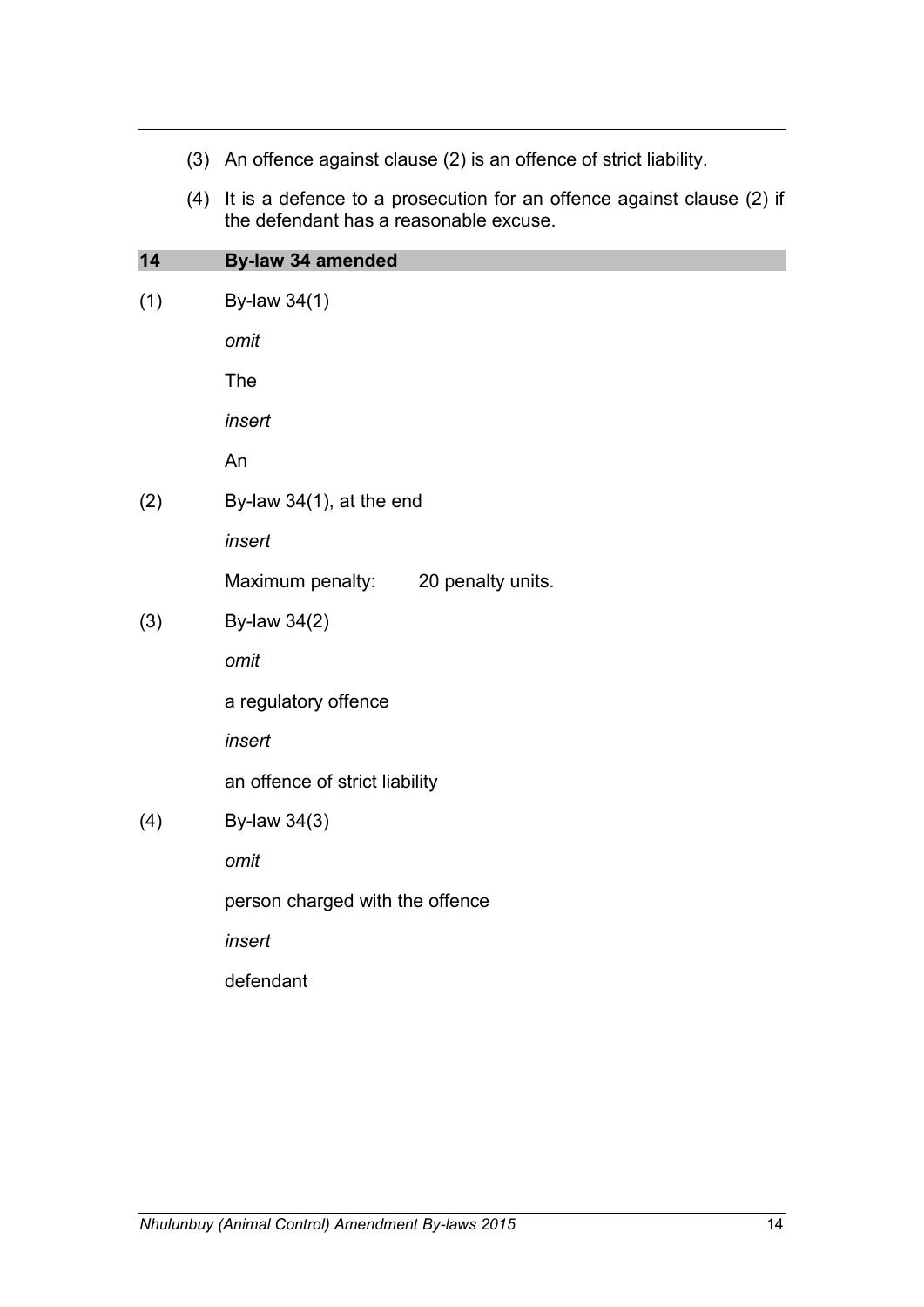### **15 By-laws 35 to 38 replaced**

By-laws 35 to 38

*repeal, insert*

#### **35 Female dog in oestrus**

- (1) The owner of a female dog must ensure the dog is not in a public place if the dog is in oestrus.
- (2) A person commits an offence if the person fails to comply with clause (1).

Maximum penalty: 20 penalty units.

- (3) An offence against clause (2) is an offence of strict liability.
- (4) It is a defence to a prosecution for an offence against clause (2) if the defendant has a reasonable excuse.
- (5) Without limiting clause (4), it is a reasonable excuse if the female dog is:
	- (a) under effective control; and
	- (b) being taken to one of the following:
		- (i) a veterinarian for treatment;
		- (ii) a kennel for boarding;
		- (iii) a stud dog for breeding purposes;
		- (iv) a conformation show;
		- (v) any other event or place approved by the registrar.

### **36 Enticement**

A person commits an offence if:

- (a) the person intentionally engages in conduct; and
- (b) the person is reckless as to whether the conduct results in the owner of a dog being liable to prosecution for an offence against these By-laws.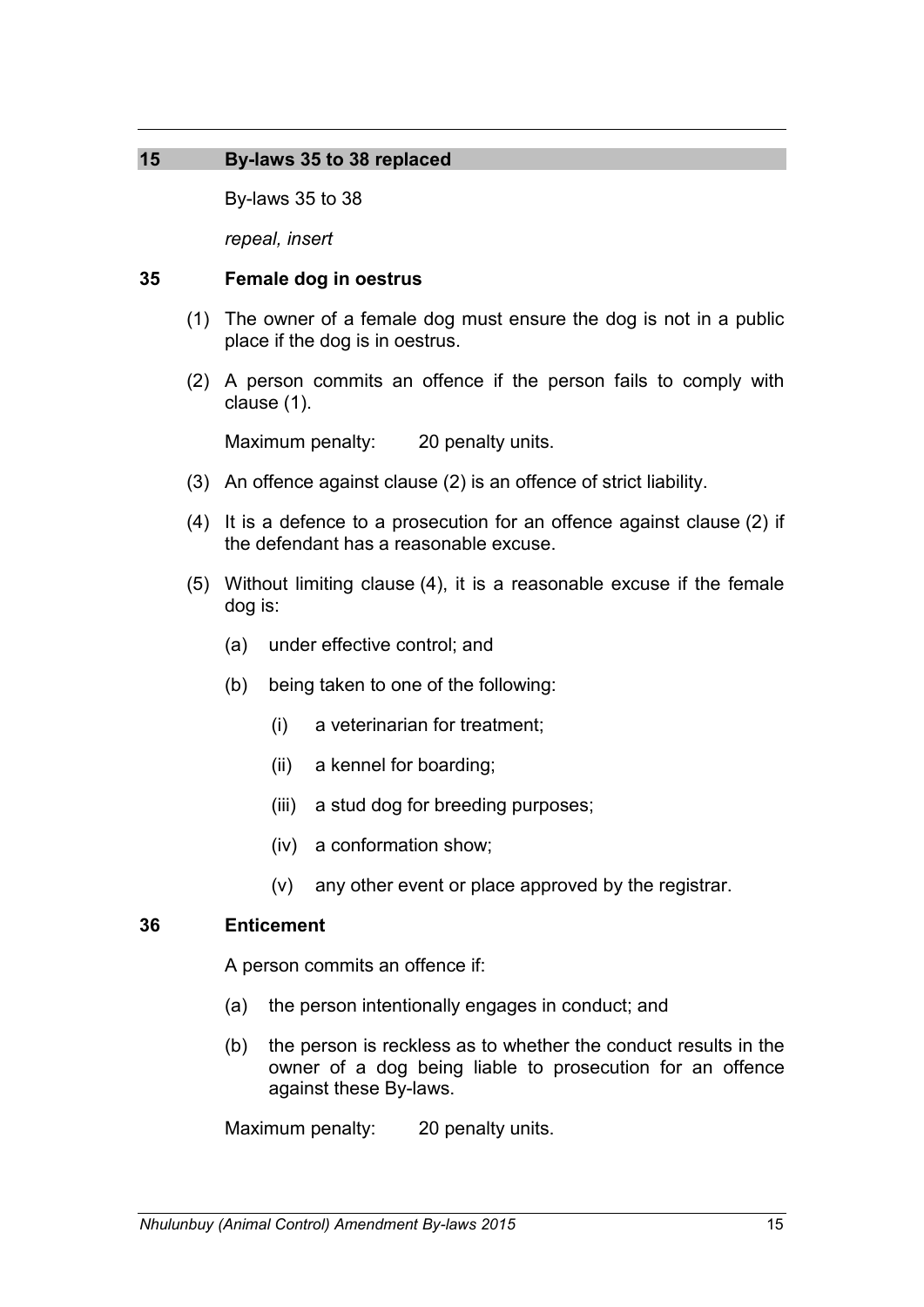## **37 Dogs attacking or menacing persons or animals**

- (1) An owner of a dog must ensure that the dog does not:
	- (a) menace a person or animal; or
	- (b) attack a person or animal.
- (2) An owner of a dog commits an offence if the owner fails to comply with clause (1).

Maximum penalty: 20 penalty units.

- (3) An offence against clause (2) is an offence of strict liability.
- (4) It is a defence to a prosecution for an offence against clause (2) if the defendant establishes any of the following:
	- (a) another person had, without the defendant's permission, enticed the dog to menace or attack the person or animal;
	- (b) the animal menaced or attacked was menaced or attacked on premises owned or occupied by the defendant;
	- (c) the person menaced or attacked was menaced or attacked on premises owned or occupied by the defendant, and the person:
		- (i) was not proceeding by the shortest practical route from a boundary of the premises to the door of the premises closest to the boundary or from the door to the boundary; or
		- (ii) was on the premises for an unlawful purpose.
- (5) If a court finds a person guilty of an offence against clause (2), the court may make one or both of the following orders:
	- (a) order the person to pay the costs and expenses of, and incidental to, the impounding of the dog;
	- (b) order the destruction of the dog in addition to, or instead of, the penalty for that offence.

#### **38 Dog chasing vehicle**

(1) An owner of a dog must ensure the dog does not chase a vehicle.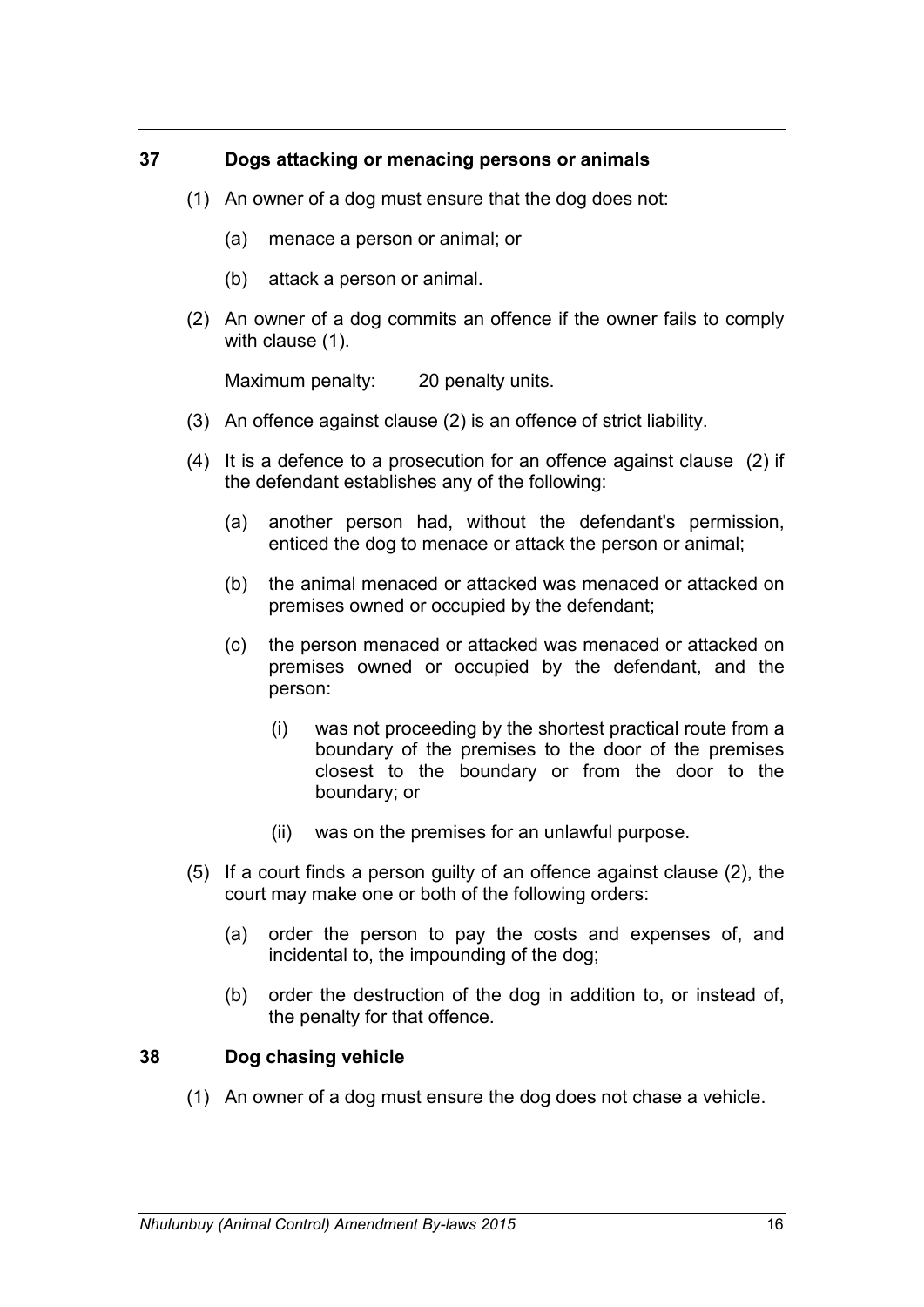(2) An owner of a dog commits an offence if the owner fails to comply with clause (1).

Maximum penalty: 20 penalty units.

(3) An offence against clause (2) is an offence of strict liability.

#### **16 By-law 39 amended**

(1) By-law 39(1)

*omit, insert*

- (1) An owner of a dog must ensure that the dog, either by itself or in concert with other dogs, is not a nuisance.
- (1A) An owner of a dog commits an offence if the owner fails to comply with clause (1).

Maximum penalty: 20 penalty units.

- (1B) An offence against clause (1A) is an offence of strict liability.
- (1C) It is a defence to a prosecution for an offence against clause (1A) if the defendant has a reasonable excuse.
- (2) By-law 39(2)

*omit*

the purposes of

#### **17 By-laws 40 and 41 replaced**

By-laws 40 and 41

*repeal, insert*

## **40 Abandoning dog**

(1) A person commits an offence if the person abandons a dog in the corporation area.

- (2) An offence against clause (1) is an offence of strict liability.
- (3) It is a defence to a prosecution for an offence against clause (1) if the defendant has a reasonable excuse.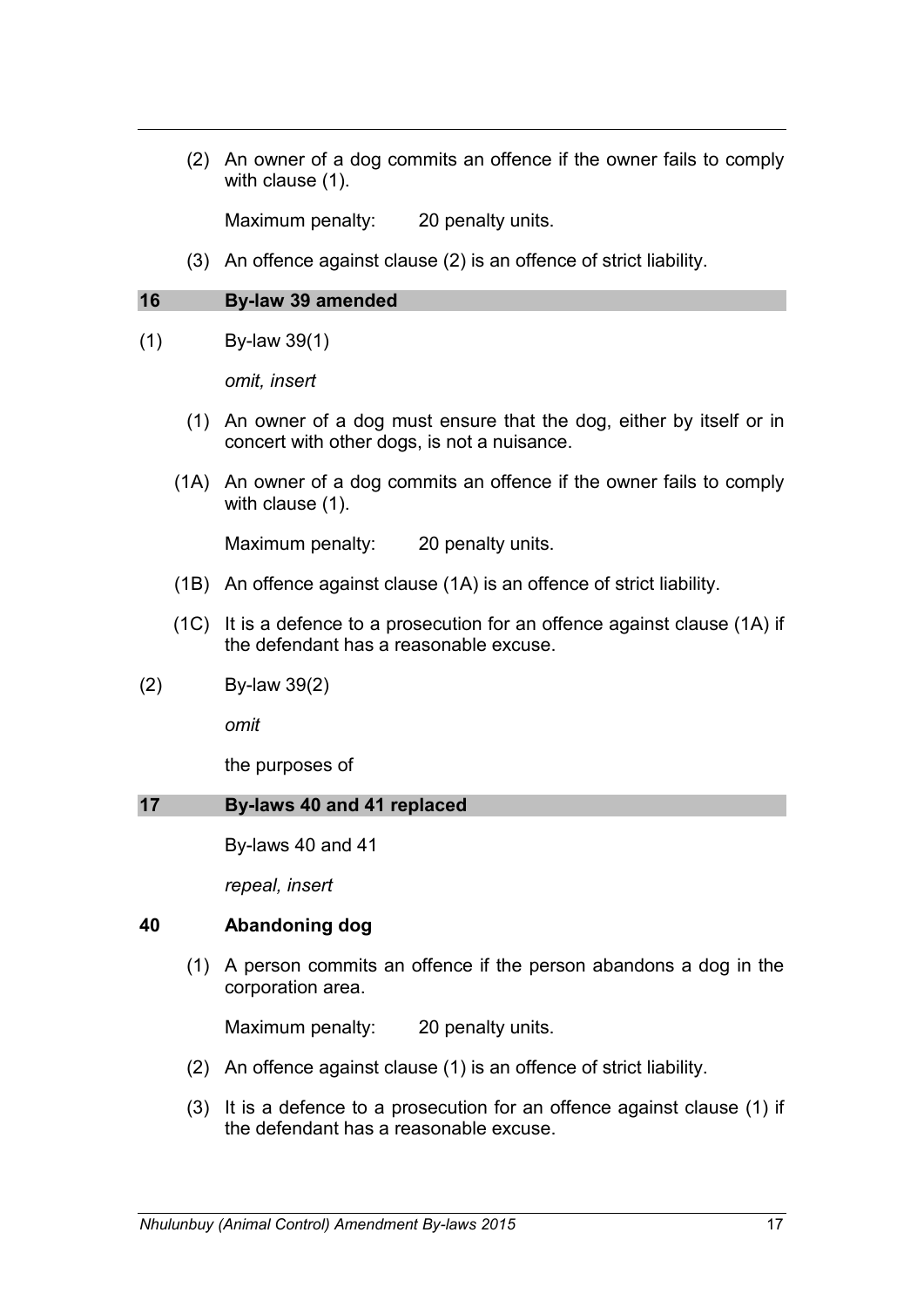## **41 Removal of dog from custody**

- (1) A person commits an offence if the person:
	- (a) removes or attempts to remove a dog from the custody of an authorised person; or
	- (b) except under by-law 46, removes or attempts to remove a dog from a pound.

Maximum penalty: 20 penalty units.

- (2) An offence against clause (1) is an offence of strict liability.
- (3) It is a defence to a prosecution for an offence against clause (1) if the defendant has a reasonable excuse.

#### **18 By-law 42 amended**

(1) By-law 42(5), penalty provision

*omit, insert*

Maximum penalty: 1 penalty unit.

(2) After by-law 42(5)

*insert*

- (6) An offence against clause (5) is an offence of strict liability.
- (7) It is a defence to a prosecution for an offence against clause (5) if the defendant has a reasonable excuse.

#### **19 By-law 46 amended**

By-law 46(2) and (3)

*omit, insert*

(2) The burden of proof as to whether a person is the owner of a dog or a person authorised to act as the owner's agent lies on the person.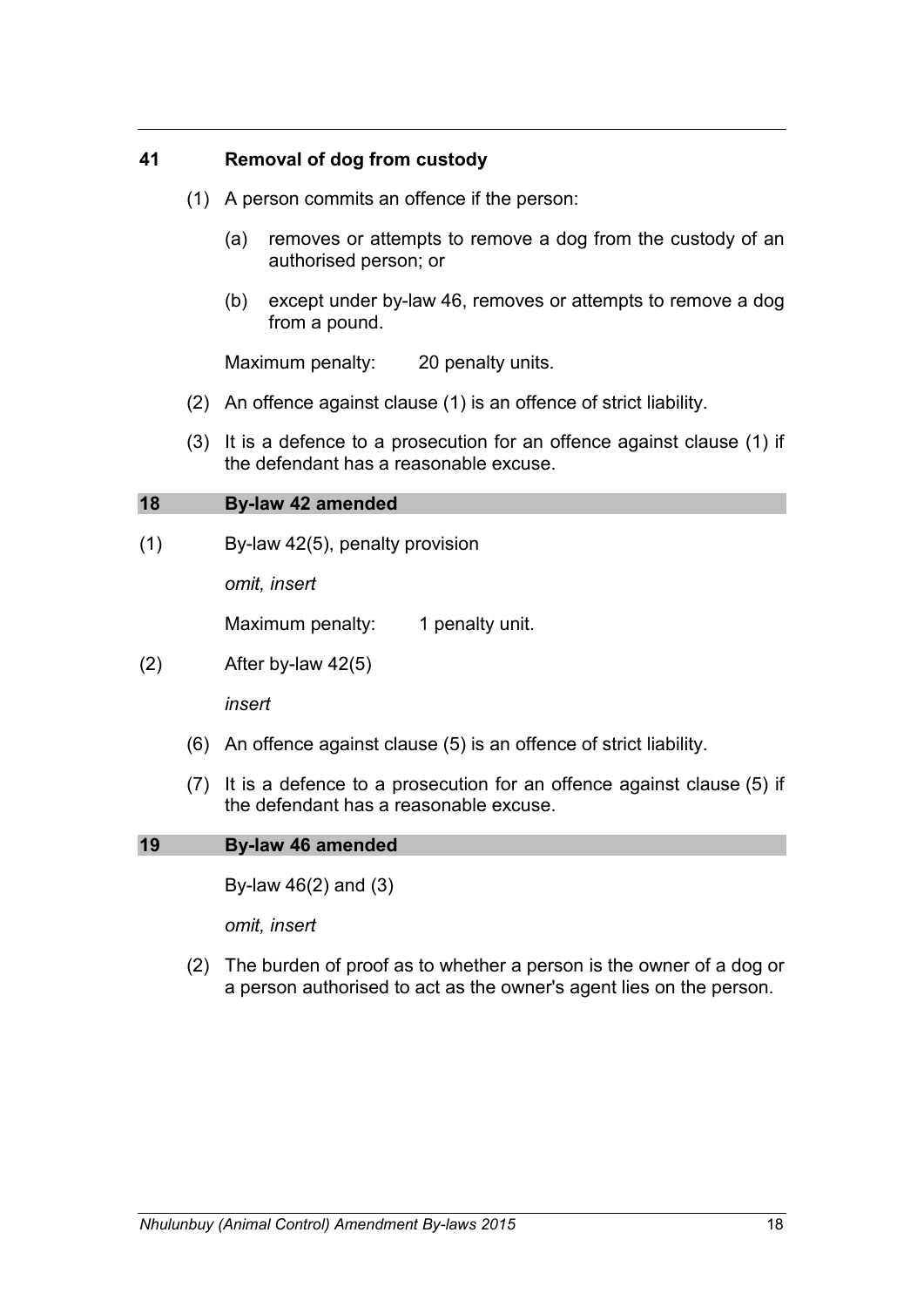## **20 By-law 47 amended**

By-law 47(7)

*omit, insert*

- (7) An owner of a dog commits an offence if the owner:
	- (a) fails to comply with a requirement of a notice under clause (2); or
	- (b) fails to comply with a condition imposed under clause (4).

Maximum penalty: 20 penalty units.

- (8) An offence against clause (7) is an offence of strict liability.
- (9) It is a defence to a prosecution for an offence against clause (7) if the defendant has a reasonable excuse.

#### **21 By-law 49 amended**

(1) By-law 49, heading

*omit*

**ownership of dog, &c.**

*insert*

## **details**

 $(2)$  By-law 49 $(1)$ (b), after "owner"

*insert*

from whom the person acquired the dog

(3) After by-law 49(1)

*insert*

(1A) A person who fails to comply with clause (1) commits an offence.

- (1B) An offence against clause (1A) is an offence of strict liability.
- (1C) It is a defence to a prosecution for an offence against clause (1A) if the defendant has a reasonable excuse.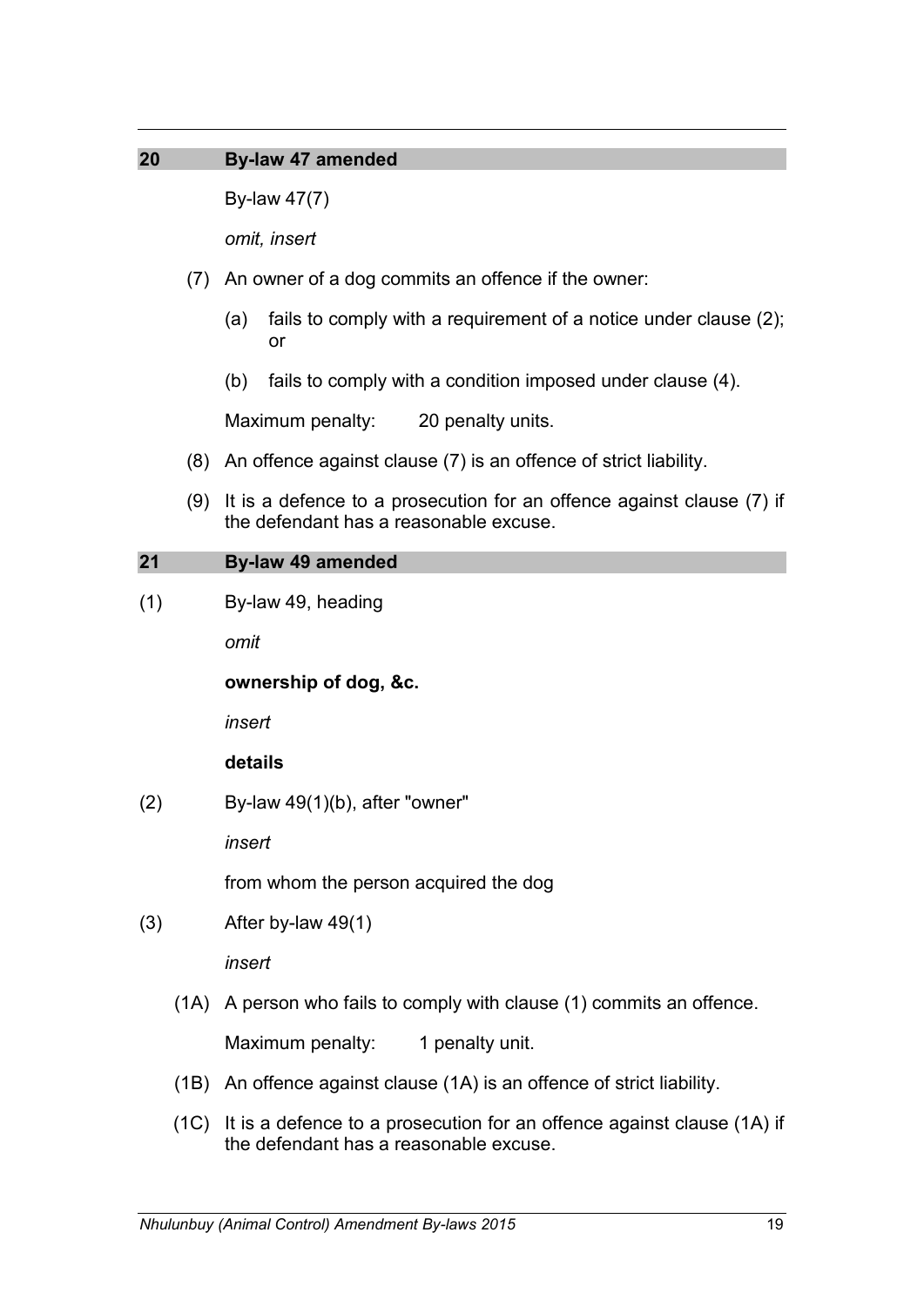(4) After by-law 49(2)

*insert*

(2A) A person who fails to comply with clause (2) commits an offence.

Maximum penalty: 1 penalty unit.

- (2B) An offence against clause (2A) is an offence of strict liability.
- (2C) It is a defence to a prosecution for an offence against clause (2A) if the defendant has a reasonable excuse.
- (5) By-law 49(4)

*omit*

## **22 Part 4 inserted**

After by-law 50

*insert*

## **Part 4 Transitional matters for Nhulunbuy (Animal Control) Amendment By-laws 2015**

#### **51 Definition**

In this Part:

*commencement* means the day on which the *Nhulunbuy (Animal Control) Amendment By-laws 2015* commence.

#### **52 CEO of Corporation**

The person who was referred to as the Town Administrator immediately before the commencement is the CEO for these By-laws.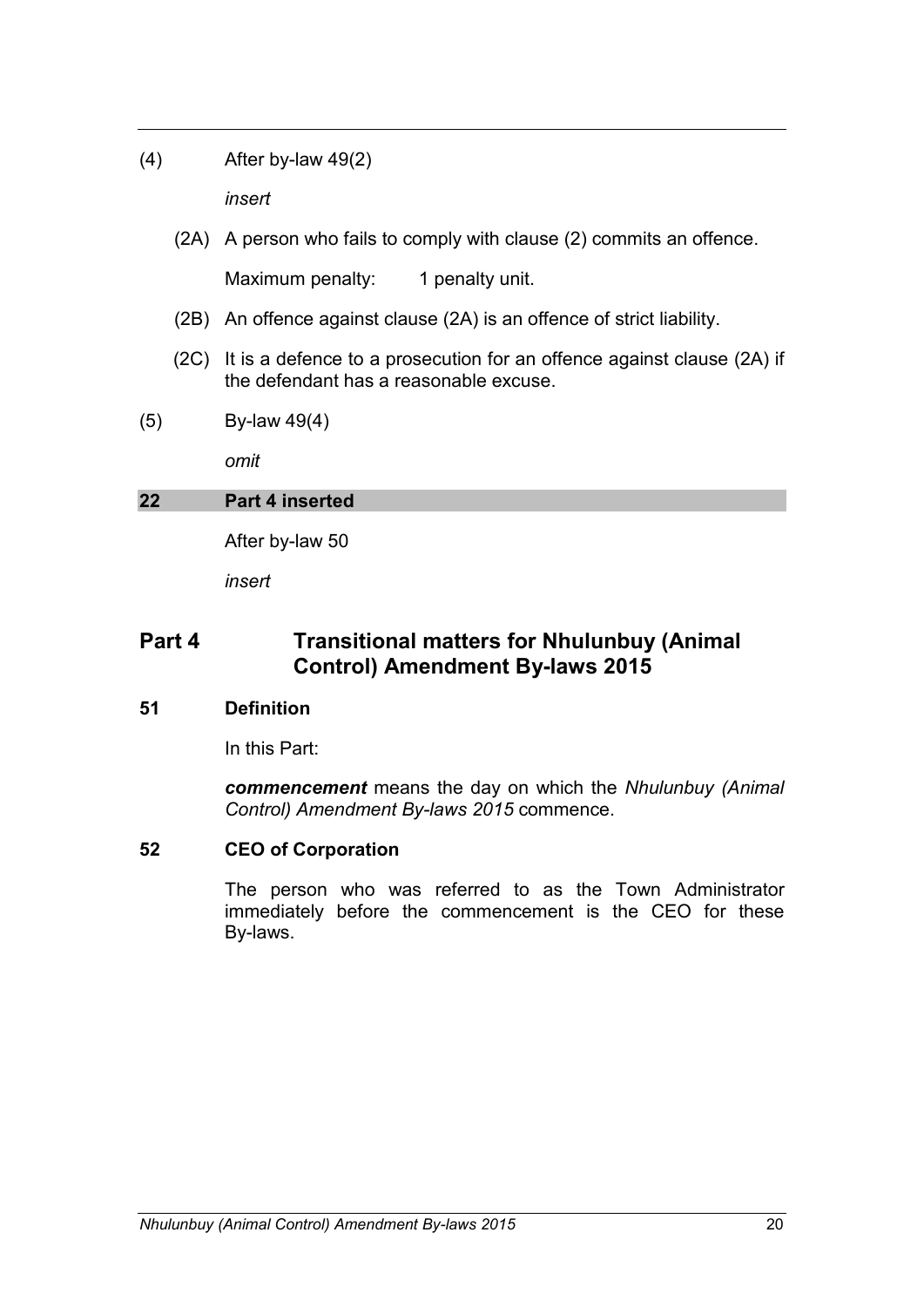## **23 Schedules 3 and 4 replaced**

Schedules 3 and 4

*repeal, insert*

# **Schedule 3 Infringement notice offences and prescribed amounts**

| <b>Provision</b>                                                                                                                        | <b>Prescribed amount</b><br>in penalty units |
|-----------------------------------------------------------------------------------------------------------------------------------------|----------------------------------------------|
| by-laws $14(1)$ , $15(1)$ and $(2)$ , $33(1)$ , $33A(1)$ , $36$ ,<br>$40(1)$ and $41(2)$                                                | 2                                            |
| by-laws $30(1)$ , $30A(1)$ , $31(2)$ , $32(1)$ and (2),<br>33B(2), 34(1), 35(2), 38(2), 39(1A), 42(5), 47(7)<br>and $49(1A)$ and $(2A)$ |                                              |
| by-law $37(2)$                                                                                                                          |                                              |

## **24 By-laws further amended**

The Schedule has effect.

#### **25 Expiry of By-laws**

These By-laws expire on the day after they commence.

by-law 16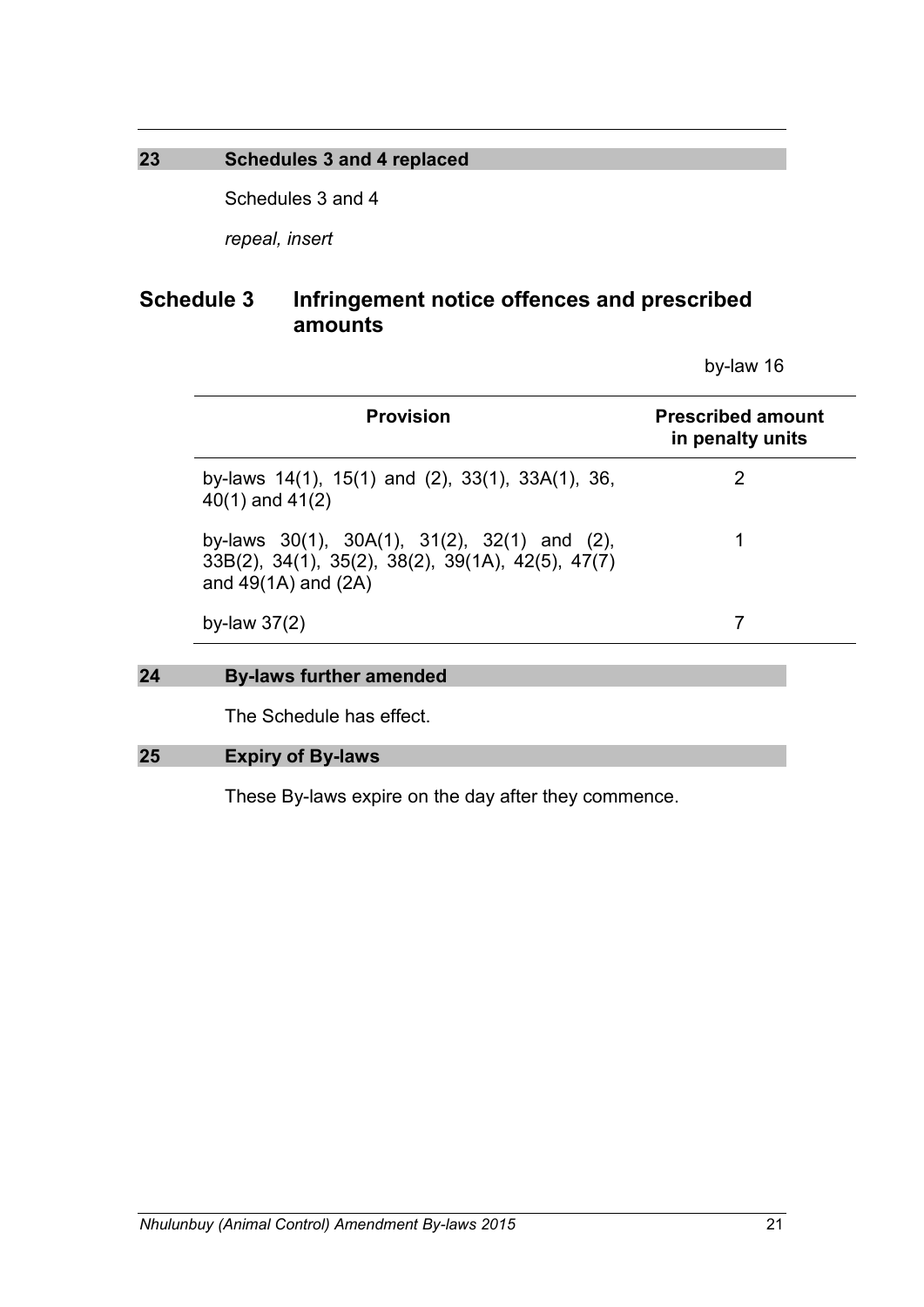# **Schedule By-laws further amended**

by-law 24

| Provision                                                | Amendment                                   |                                                                                                    |
|----------------------------------------------------------|---------------------------------------------|----------------------------------------------------------------------------------------------------|
|                                                          | omit                                        | insert                                                                                             |
| Part 1 and Part 1,<br>Division 1, heading, at<br>the end |                                             | matters                                                                                            |
| by-law 5, heading                                        | , &c.                                       |                                                                                                    |
| by-law $8(3)$                                            | <b>Town Administrator</b>                   | <b>CEO</b>                                                                                         |
| by-law 11, heading                                       | whole heading                               | 11<br><b>Licence</b>                                                                               |
| Part 1, Division 3,<br>heading, at the end               |                                             | matters                                                                                            |
| by-law 19, heading                                       | , &c., or dead or<br>diseased, &., animals  | , destruction or<br>disposal of animal                                                             |
| by-law 20                                                | the purposes of                             |                                                                                                    |
| Part 3, Division 1,<br>heading, at the end               |                                             | matters                                                                                            |
| by-law 21                                                | Unless the contrary<br>intention appears, a | A                                                                                                  |
| by-law $21(c)$                                           | where                                       | if                                                                                                 |
|                                                          | has not attained                            | is under                                                                                           |
| Part 3, Division 4,<br>heading                           | whole heading                               | <b>Division 4</b><br>Cancellation,<br>variation or<br>suspension of<br>registration or<br>licences |
| by-laws 26 and 27,<br>heading                            | , &c.,                                      | , or suspension                                                                                    |
| by-law 44, heading                                       | whole heading                               | <b>Pounds</b><br>44                                                                                |